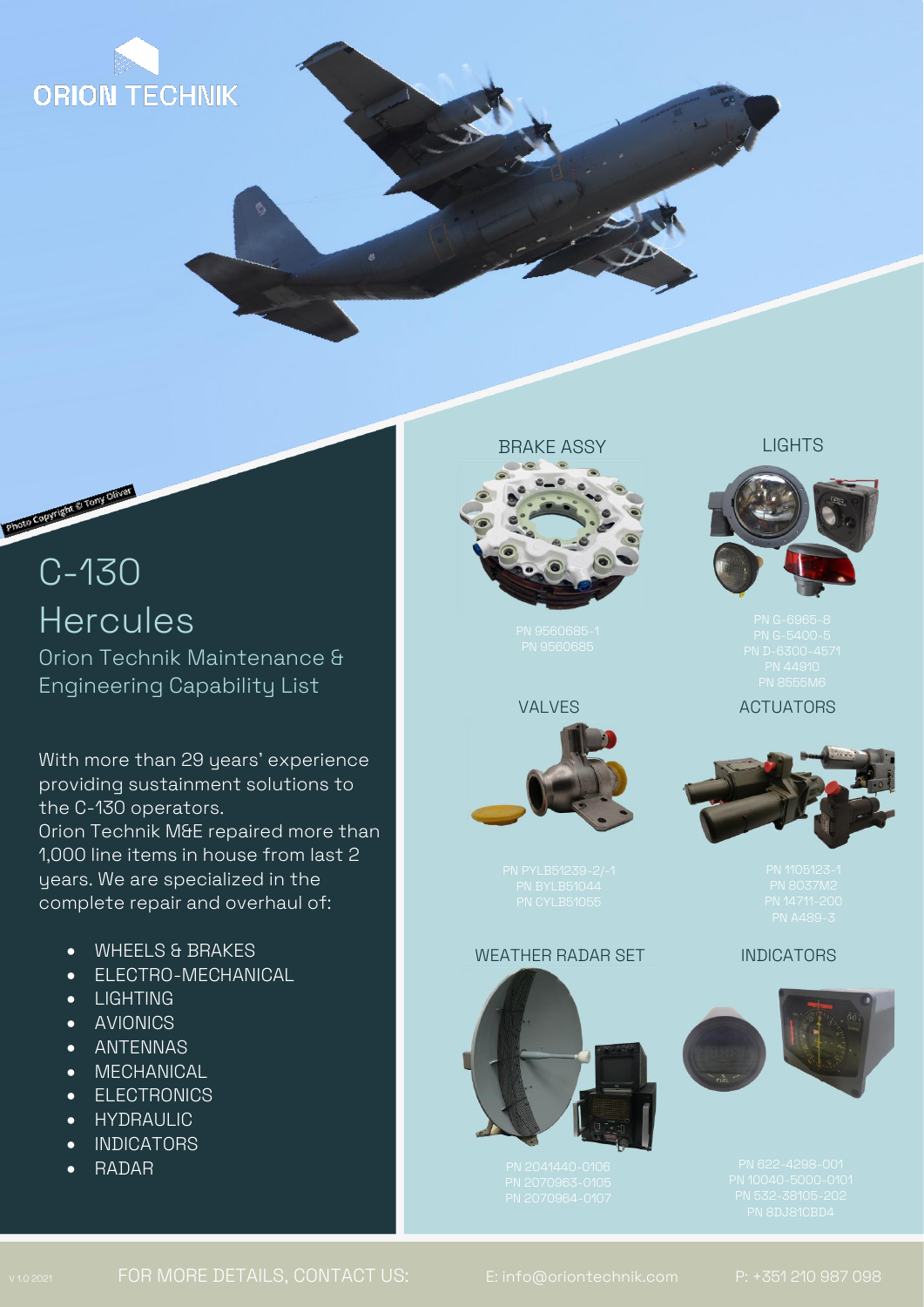| <b>DESIGNATION</b>                                    | <b>NSN</b>       | P/N              |
|-------------------------------------------------------|------------------|------------------|
| OVEN, WARMING, ELECTRIC                               | 7310-00-905-6212 | 100              |
| OVEN, WARMING, ELECTRIC                               | 7310-00-905-6212 | 1000             |
| SWITCH, PRESSURE                                      | 5930-00-615-7340 | 1031             |
| SWITCH, PRESSURE                                      | 5930-00-615-7340 | 1553             |
| RELAY, HYBRID                                         | 5945-00-628-6484 | 4047             |
| SWITCH, INSTRUMENT                                    | 5945-00-075-4925 | 4100             |
| DETECTOR, ICE                                         | 6340-00-304-5556 | 6316             |
| GEARBOX, LANDING                                      | 1620-00-617-9123 | 8348             |
| ACTUATOR, ELECTRO-MECHANICAL, LINEAR                  | 1680-01-004-2086 | 8445             |
| TRANSMITTER, PRESSURE                                 | 6685-00-526-7864 | 8465             |
| ACTUATOR, ELECTRO-MECHANICAL, LINEAR                  | 1680-01-218-2079 | 8544             |
| ACTUATOR, ELECTRO-MECHANICAL, LINEAR                  | 1680-01-217-5837 | 8545             |
| ACTUATOR, ELECTRO-MECHANICAL, LINEAR                  | 1680-01-222-2551 | 8546             |
| INDICATOR, BEARING-DISTANCE-HEADING                   | 5826-00-032-7024 | 18000            |
| ANTENNA, DME/TACAN, BEACON                            | 5985-00-673-5831 | 22135            |
| ANTENNA, DME/TACAN, BEACON                            | 5985-00-673-5831 | 22630            |
| INDICATOR, MACH AND TRUE AIR SPEED                    | 6610-00-006-5783 | 22705            |
| LIGHT, EMERGENCY EXIT                                 | 6230-00-887-2308 | 44910            |
| FAN. CENTRIFUGAL                                      | 4140-00-564-5980 | 50313            |
| VALVE, LINEAR, DIRECTIONAL CONTROL                    | 4820-01-033-2869 | 52760            |
| MOTOR, HYDRAULIC                                      | 1650-00-815-9387 | 83308            |
| <b>TRANSMITTER PRESSURE</b>                           | 6620-00-901-7848 | 89000            |
| INDICATOR, HORIZONTAL SITUATION                       | 6605-00-034-2500 | 100524           |
| REGULATOR, AIR PRESSURE, AIRCRAFT CABIN               | 1660-00-343-4692 | 102150           |
| INDICATOR, BEARING DISTANCE HEADING                   | 5826-00-089-7912 | 104470           |
| PUMP, ROTARY                                          | 4320-00-631-4859 | 115385           |
| PUMP, ROTARY                                          | 4320-00-631-4859 | 115715           |
| MOTOR, HYDRAULIC                                      | 1650-00-204-1703 | 170998           |
| MOTOR, HYDRAULIC                                      | 1650-00-204-1703 | 171232           |
| CLOCK, MECHANICAL, PANEL                              | 6645-00-950-8599 | 400164           |
| CLOCK, MECHANICAL, PANEL                              | 6645-00-950-8599 | 400191           |
| CLOCK, MECHANICAL, PANEL                              | 6645-00-950-8599 | 400201           |
| CLOCK, MECHANICAL, PANEL                              | 6645-00-150-6526 | 400202           |
| CLOCK, MECHANICAL, PANEL                              | 6645-00-076-3050 | 400240           |
| ANTENNA, LOOP                                         | 5985-00-149-1451 | 405968           |
| CLOCK, MECHANICAL, PANEL                              | 6645-00-076-3050 | 433220           |
| DETECTOR, HEAT                                        | 6350-01-280-1671 | 472475           |
| ANTENNA, LOOP                                         | 5985-00-149-1451 |                  |
| VALVE, LINEAR, DIRECTIONAL CONTROL                    | 4810-01-066-0321 | 505968<br>695197 |
| INDICATOR, TEMPERATURE, ELECTRICAL RESISTANCE         | 6685-00-692-8341 | 695261           |
| FAN, CENTRIFUGAL                                      | 4140-00-564-5980 | 695324           |
| DETECTOR, ICE                                         | 6340-00-304-5556 | 695455           |
|                                                       |                  |                  |
| ACTUATOR, ELEVATOR TRIM TAB, ROTARY                   | 1680-00-672-8931 | 695700           |
| RELAY, ELECTROMAGNETIC                                | 5945-00-675-7413 | 695715           |
| RELAY, ELECTROMAGNETIC                                | 5945-00-675-7412 | 695795           |
| ACTUATOR, ELECTRO-MECHANICAL, LINEAR, OIL COOLER DOOR | 1680-01-497-7142 | 695807           |
| VALVE, ENGINE, BLEED AIR, CHECK                       | 4820-00-006-5087 | 695813           |
| VALVE, TEMPERATURE CONTROL, BUTTERFLY                 | 4810-00-575-7781 | 697752           |
| VALVE, BUTTERFLY                                      | 4810-01-039-0459 | 697753           |
| PUMP, AUXILIAR                                        | 4320-00-174-5811 | 861195           |
| DETECTOR, HEAT                                        | 6350-01-280-1671 | 891041           |
| FAN, VANE, AXIAL                                      | 4140-01-041-4886 | 917108           |
| POWER SUPPLY, RADAR                                   | 6130-01-056-8665 | 1889522          |
| WHEEL, NOSE LANDING GEAR                              | 1630-00-914-1329 | 9542662          |
| BRAKE, MULTIPLE DISK                                  | 1630-00-825-4794 | 9560685          |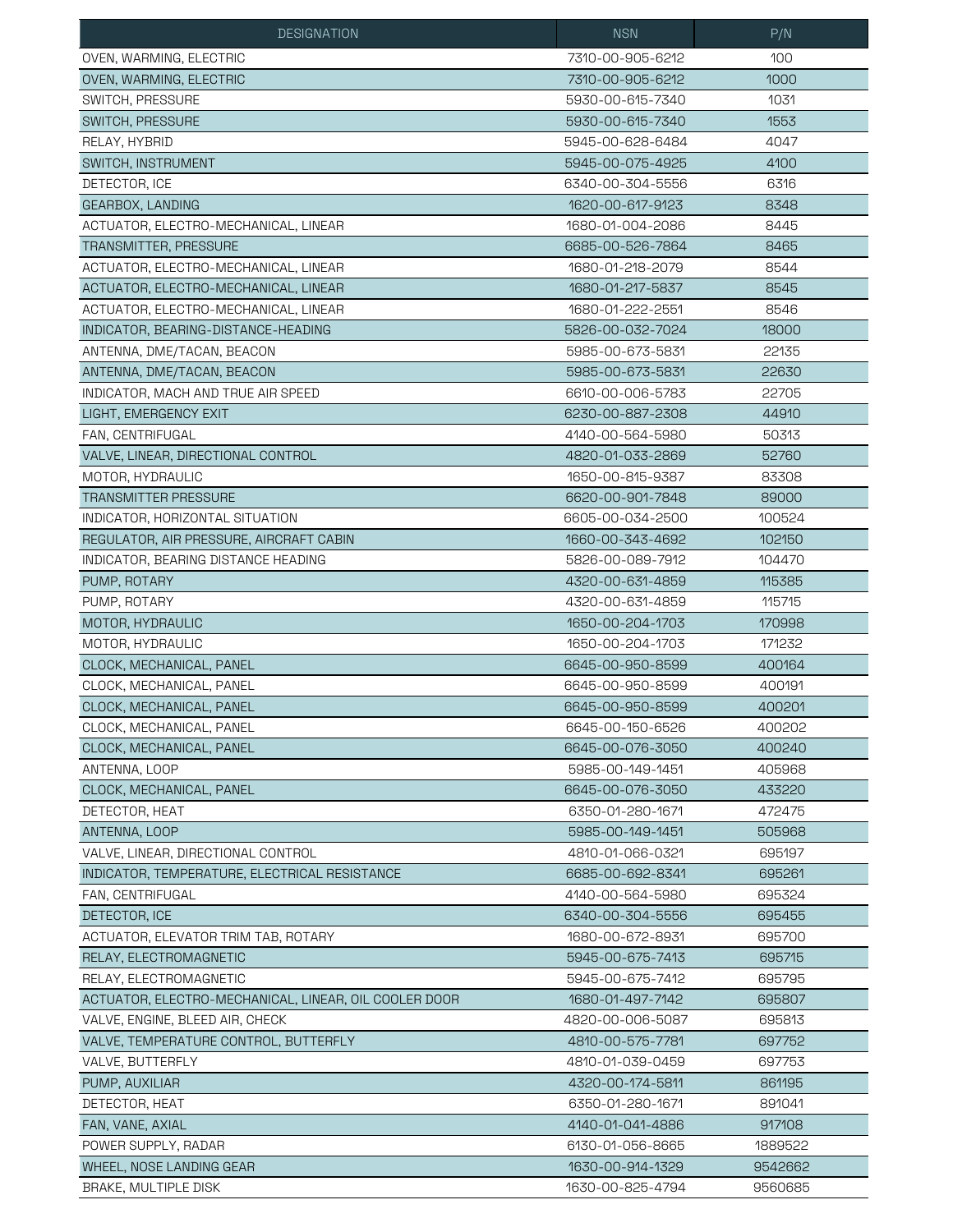| POWER SUPPLY, DC                              | 6130-00-958-9796 | 9746077         |
|-----------------------------------------------|------------------|-----------------|
| VALVE, SOLENOID, SHUT-OFF                     | 4810-00-987-3948 | 26130010        |
| SENSOR, DUCT, OVERHEAT                        | 1660-00-583-7106 | 27231294        |
| VALVE, ENGINE, BLEED AIR, CHECK               | 4820-00-006-5087 | 27241301        |
| THERMOSTAT, FLOW CONTROL                      | 6685-01-119-6546 | 69580701        |
| INDICATOR, PRESSURE                           | 6620-00-514-5334 | 1391041046      |
| <b>INDICATOR, PRESSURE</b>                    | 6620-00-514-5334 | 1570041040      |
| INDICATOR, LIQUID QUANTITY                    | 6680-01-220-4090 | 697749-1        |
| TRANSMITTER, PRESSURE                         | 6685-00-526-7864 | 001965          |
| PUMP, WINDSHIELD                              | 1680-00-888-3687 | 003895-1        |
| FAN, VANE, AXIAL                              | 4140-01-041-4886 | 010006          |
| FAN, VANE, AXIAL                              | 4140-01-041-4886 | 010177          |
| COMPENSATOR, FUEL QUANITY                     | 6680-00-869-9811 | 020-001-002     |
| TRANSCEIVER, RADIO ALTIMITER                  | 5841-01-561-2819 | 066-01153-0202  |
| PROCESSOR, TCAS                               | 5841-01-470-8036 | 066-50000-2930  |
| DETECTOR, ICE                                 | 6340-00-304-5556 | 092-000-001     |
| TRANSCEIVER, RADIO COMPASS                    | 5821-00-503-4903 | 0R200268-4      |
| INDICATOR, ELECTRICAL TACHOMETER              | 6620-01-322-7678 | 100-0034-29     |
| OVEN, WARMING, ELECTRIC                       | 7310-00-905-6212 | $1000 - 1$      |
| INDICATOR, FUEL QUANTITY                      | 6680-01-220-4090 | 10040-1000-0101 |
| INDICATOR, FUEL QUANTITY                      | 6680-01-220-4091 | 10040-3000-0101 |
| INDICATOR, FUEL QUANTITY                      | 6680-01-224-7271 | 10040-5000-0101 |
| INDICATOR, FUEL QUANTITY                      | 6680-01-350-8048 | 10074-0101      |
| INDICATOR, FUEL QUANTITY                      | 6620-01-394-4018 | 10095-0101      |
| INDICATOR, FUEL QUANTITY                      | 6680-01-394-2555 | 10097-0101      |
| REGULATOR, AIR PRESSURE, AIRCRAFT CABIN       | 1660-00-343-4692 | 102150-0        |
| REGULATOR, AIR PRESSURE, AIRCRAFT CABIN       | 1660-00-343-4692 | 102150-0-13     |
| REGULATOR, AIR PRESSURE, AIRCRAFT CABIN       | 1660-00-343-4692 | 102150-0-14     |
| REGULATOR, AIR PRESSURE, AIRCRAFT CABIN       | 1660-00-343-4692 | 102150-0-15     |
| CONTROLLER, AIR PRESSURE, AIRCRAFT CABIN      | 1660-00-062-0301 | 102538-2-1      |
| REGULATOR, AIR PRESSURE, AIRCRAFT CABIN       | 1660-00-783-6159 | 103036-3        |
| CLOCK, MECHANICAL, PANEL                      | 6645-00-950-8599 | 1050-225        |
| VALVE, APU, SHUT-OFF, BUTTERFLY               | 4810-00-299-7847 | 109710-1-1      |
| VALVE, APU, SHUT-OFF, BUTTERFLY               | 4810-01-014-2632 | 109710-2        |
| VALVE, APU, SHUT-OFF, BUTTERFLY               | 4810-01-014-2632 | 109710-2-1      |
| VALVE, APU, SHUT-OFF, BUTTERFLY               | 4810-01-229-3584 | 109710-6-1      |
| VALVE, APU, SHUT-OFF, BUTTERFLY               | 4810-01-393-3991 | 109710-9        |
| VALVE, APU, SHUT-OFF, BUTTERFLY               | 4810-01-229-3584 | 109710-9-1      |
| ACTUATOR, OIL COOLER DOOR, ELECTRO-MECHANICAL | 1680-01-254-6893 | 1105123-1       |
| VALVE, FLUID, REGULATING                      | 4820-00-810-2061 | 1121-8-9-00     |
| VALVE, FLUID, REGULATING                      | 4820-00-810-2061 | 1121F8-9-0      |
| VALVE, FLUID, REGULATING                      | 4820-00-810-2061 | 1121F8-9-00     |
| CONTROL, PUBLIC ADDRESS SET                   | 5831-00-106-2733 | 113-10105       |
| WINCH, AIRCRAFT MOUNTED                       | 1680-00-733-3491 | 1184R125        |
| TRANSMITTER, OIL QUANTITY                     | 6680-01-419-1995 | 12-10001-01     |
| TRANSMITTER, OIL QUANTITY                     | 6680-01-419-1995 | 12-10001-10     |
| GYROSCOPE, DISPLACEMENT                       | 6615-00-900-5959 | 121672-01-17    |
| TRANSMITTER, PRESSURE                         | 6620-00-553-8988 | 1228-041040     |
| TIMER, ELECTRICAL, STOP                       | 6645-00-091-7107 | 124236-1        |
| FAN, CENTRIFUGAL                              | 4140-00-564-5980 | 12DB-0594       |
| ANTENNA, ADF                                  | 5985-00-689-6576 | <b>137A6</b>    |
| ANTENNA, LOOP, ADF                            | 5985-00-689-6576 | 137A-6          |
| <b>INDICATOR, PRESSURE</b>                    | 6620-00-514-5334 | 1391-041046     |
| VALVE, NLG, SHUTTLE                           | 4820-00-978-8886 | 13V600-6        |
| LATCH ASSY, CONVEYOR                          | 1670-00-989-6799 | 14711-200       |
| INDICATOR, TEMPERATURE, ELECTRICAL RESISTANCE | 6685-00-692-8341 | 147B31B         |
| <b>INDICATOR, PRESSURE</b>                    | 6685-00-514-5061 | 1521BU4-02      |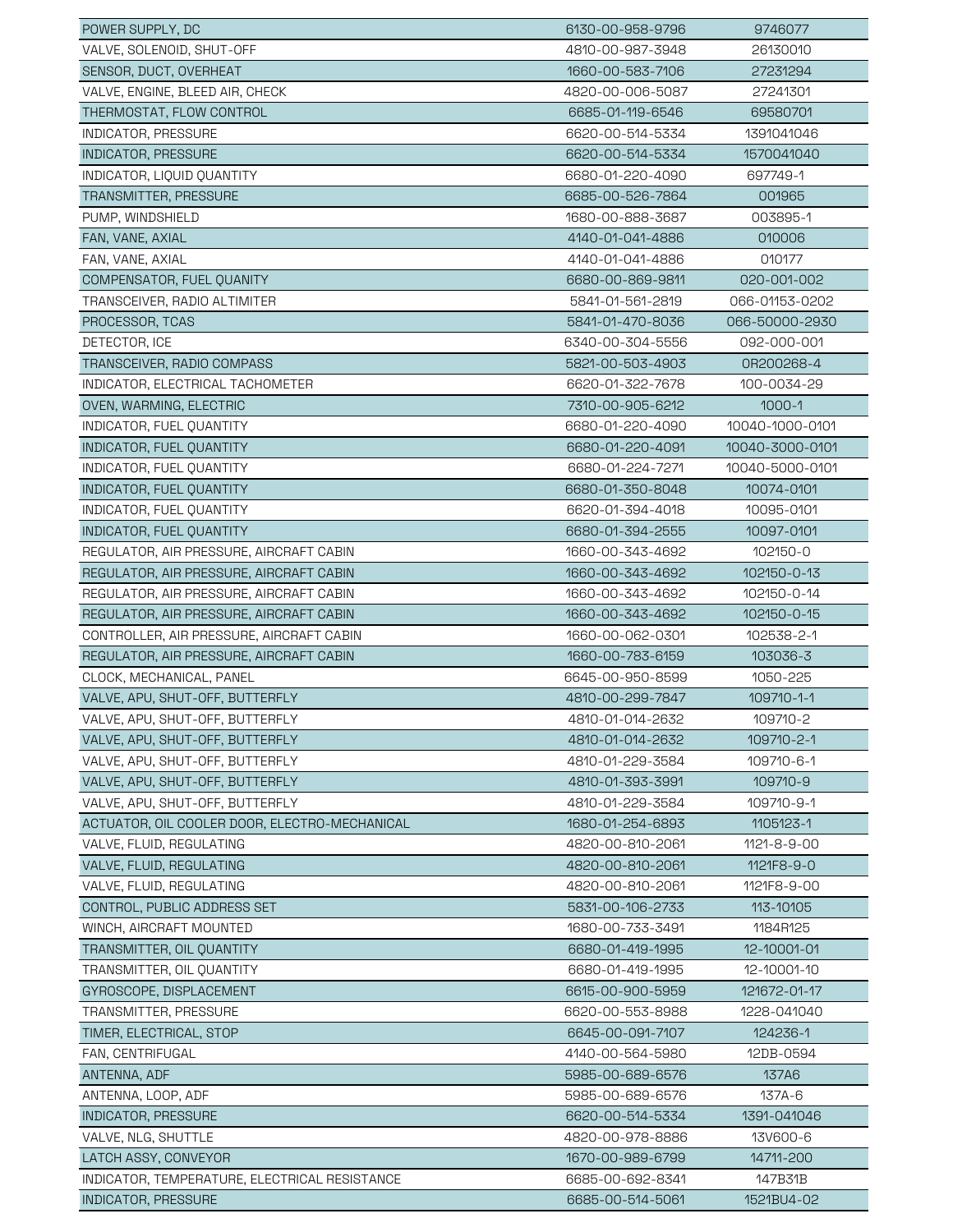| INDICATOR, PRESSURE                        | 6685-00-514-5061 | 1521U4-02                        |
|--------------------------------------------|------------------|----------------------------------|
| INDICATOR, ANTI-ICING                      | 6685-00-530-3614 | 152B4                            |
| INDICATOR, ANTI-ICING                      | 6685-00-530-3614 | 152B44                           |
| INDICATOR, PRESSURE                        | 6620-00-514-5334 | 1570-041040                      |
| INDICATOR, PRESSURE                        | 6620-00-514-5334 | 1570B041040                      |
| <b>INDICATOR, PRESSURE</b>                 | 6620-00-514-5334 | 1570B-041040                     |
| INDICATOR, PRESSURE                        | 6620-00-514-5334 | 1570C041041                      |
| INDICATOR, PRESSURE                        | 6620-00-514-5334 | 1570C-041041                     |
| LIGHT, LANDING, AIRCRAFT                   | 6220-00-299-4621 | 1593-503                         |
| GYROSCOPE, RATE OF TURN                    | 6615-00-137-6038 | 16VZ001-55                       |
| TRANSMITTER, PRESSURE                      | 6685-00-526-7864 | 172-1704                         |
| SWITCH, STEPPING                           | 5930-01-113-3970 | 172937-001                       |
| INDICATOR, BEARING-DISTANCE-HEADING        | 5826-00-032-7024 | 18000-2                          |
| JUG, INSULATED                             | 7330-00-532-5867 | 180-147                          |
| INDICATOR, PRESSURE                        | 6620-00-514-5334 | 18-1101                          |
| INDICATOR, BEARING-DISTANCE-HEADING        | 5826-00-032-7024 | 18-1686-2                        |
| TRANSMITTER, PRESSURE                      | 6620-00-553-8988 | 18-1699                          |
| TRANSMITTER, PRESSURE                      | 6685-00-526-7864 | 18-1704                          |
| <b>TRANSMITTER PRESSURE</b>                | 6620-00-901-7848 | 18-1724                          |
| <b>TRANSMITTER PRESSURE</b>                | 6620-00-901-7848 | 18-1724-3                        |
| INDICATOR, PRESSURE                        | 6620-00-514-5334 | 18-2021                          |
| TRANSMITTER, PRESSURE                      | 6620-01-256-9703 | 18-3114-2                        |
| VALVE, FUEL SYSTEM                         | 2915-00-626-3123 | 190772-2                         |
| INDICATOR, RUDDER, POSITION                | 6610-00-580-9690 | 19-20-281                        |
| FAN, CENTRIFUGAL                           | 4140-00-564-5980 | 19A513                           |
| SWITCH, PRESSURE                           | 5930-00-615-7340 | <b>1G107</b>                     |
| INDICATOR, TORQUEMETER                     | 6620-01-038-5801 | 201-004-001                      |
| CLOCK, MECHANICAL, PANEL                   | 6645-00-950-8599 | 2012273-01                       |
| INDICATOR, MACH AND TRUE AIR SPEED         | 6610-00-006-5783 | 20140-0351                       |
| INDICATOR, PRIMARY, FUEL QUANTITY          | 6680-01-290-5920 | 20-224-01                        |
| INDICATOR, REPEATER, FUEL QUANTITY         | 6680-01-290-7552 | 20-225-01                        |
| INDICATOR, WEATHER, RADAR                  | 6210-01-408-7389 | 2041232-1104                     |
| ANTENNA, WEATHER, RADAR                    | 5985-01-194-2321 | 2041440-0104                     |
| ANTENNA, WEATHER, RADAR                    | 5985-01-315-0315 | 2041440-0106                     |
| ANTENNA, WEATHER, RADAR                    | 5985-01-408-7393 | 2070409-0101                     |
| TRANSCEIVER, WEATHER, RADAR                | 5821-01-408-7392 | 2070410-0101                     |
| TRANSCEIVER, WEATHER, RADAR                | 5841-01-194-2452 | 2070963-0104                     |
| TRANSCEIVER, WEATHER, RADAR                | 5841-01-314-9947 | 2070963-0105                     |
| INDICATOR, WEATHER, RADAR                  | 5841-01-193-6436 | 2070964-0106                     |
| INDICATOR, WEATHER, RADAR                  | 5841-01-314-9991 | 2070964-0107                     |
| REGULATOR, VOLTAGE                         | 6110-01-109-5099 | 20B95-4A                         |
| ACCELEROMETER, MECHANICAL                  | 6610-00-007-1030 | 2119-500                         |
| RELAY, HYBRID                              | 5945-00-628-6484 | 21-545                           |
| WHEEL, NOSE LANDING GEAR                   | 1630-00-914-1329 | 219A967                          |
| WHEEL, NOSE LANDING GEAR                   | 1630-00-914-1329 | 219A967-1                        |
| REFRIGERATOR, AIR CYCLE                    | 1660-01-275-5646 | 2200440-7-3                      |
| VALVE, BRAKE CONTROL                       | 1630-00-998-7897 | 23410-3                          |
| ALTIMETER, PRESSURE                        | 6610-01-074-2819 | 23932-012                        |
| WHEEL, MAIN LANDING GEAR                   | 1630-01-188-6735 | 250A200                          |
| WHEEL, MAIN LANDING GEAR                   | 1630-01-188-6735 | 250A2001LC                       |
| WHEEL, MAIN LANDING GEAR                   | 1630-01-188-6735 | 250A200-1LC                      |
| <b>INDICATOR, PRESSURE</b>                 | 6620-00-514-5334 | 25100A15A1B1                     |
| INDICATOR, PRESSURE                        | 6620-00-514-5334 | 25200A15A1-1A1                   |
|                                            | 6620-00-514-5334 |                                  |
| INDICATOR, PRESSURE<br>INDICATOR, PRESSURE | 6620-00-514-5334 | 25200A15B1-1A1<br>25201A15B2-1A1 |
| INDICATOR, PRESSURE                        | 6620-00-514-5334 | 25201A15B4-1A1                   |
| INDICATOR, PRESSURE                        | 6620-00-514-5334 | 25201-A15B-4-1C2                 |
|                                            |                  |                                  |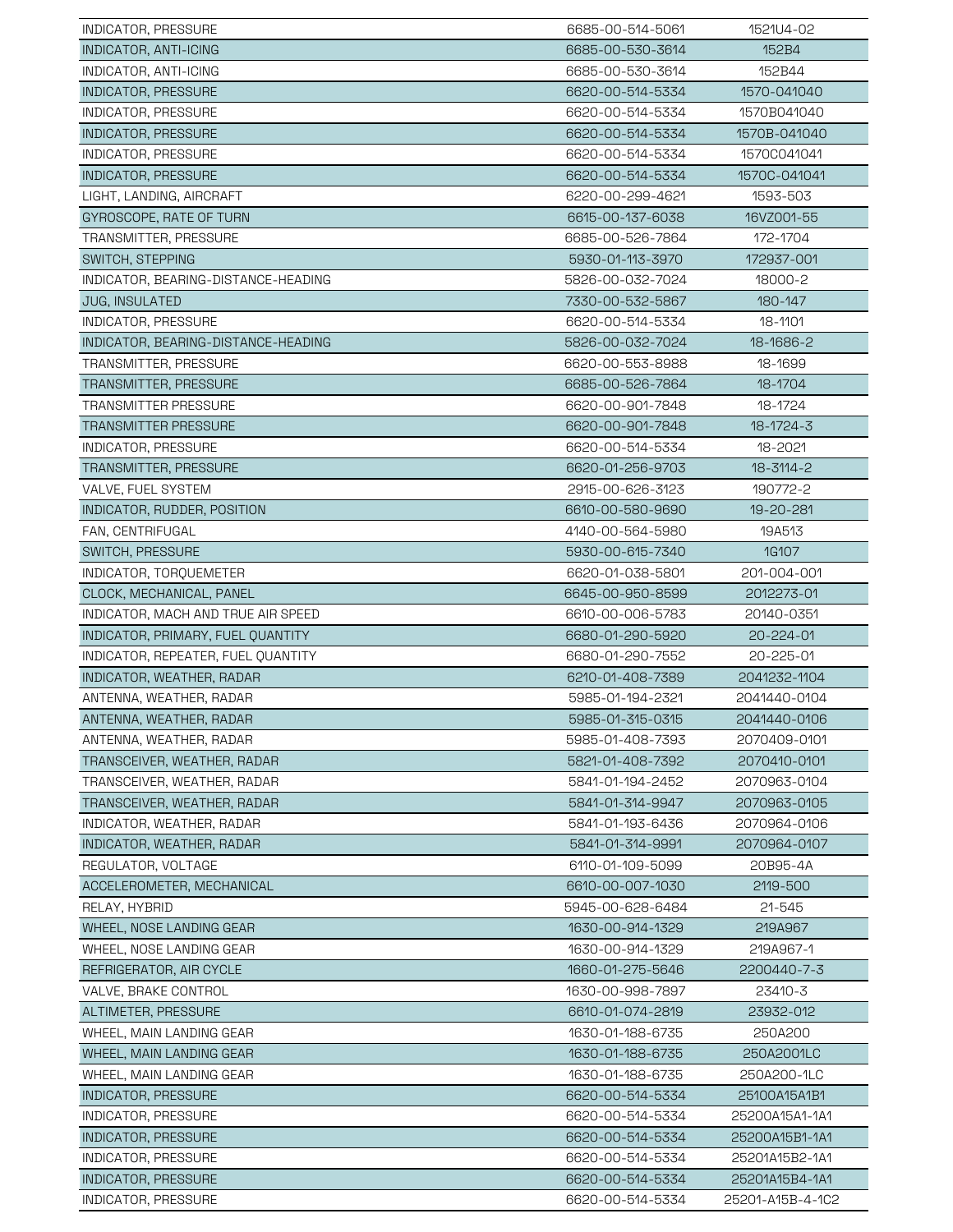| <b>INDICATOR, PRESSURE</b>                                    | 6620-00-514-5334 | 25201A15C7-2B2 |
|---------------------------------------------------------------|------------------|----------------|
| THERMOSTAT, FLOW CONTROL                                      | 6685-01-119-6546 | 25530562-01    |
| VALVE, SOLENOID CONTROLLED, SHUT-OFF                          | 4810-00-730-2852 | 25730032-04    |
| CONTROLLER, DIGITAL                                           | 6605-00-447-9665 | 2586261-1      |
| GYROSCOPE, DIRECCIONAL                                        | 6615-00-447-9683 | 2586333-1      |
| GYROSCOPE, DIRECCIONAL                                        | 6615-00-180-0895 | 2586333-2      |
| GYROSCOPE, DIRECCIONAL                                        | 6615-01-065-7226 | 2586333-3      |
| AMPLIFIER, POWER SUPPLY                                       | 6605-00-999-2411 | 2589226-1      |
| VALVE, SOLENOID, SHUT-OFF                                     | 4810-00-987-3948 | 26130010-01    |
| TRANSMITTER, PRESSURE                                         | 6685-00-526-7864 | 270-2261-010   |
| CONTROL BOX, TEMPERATURE                                      | 1660-01-014-4509 | 27231317-01    |
| VALVE, ENGINE, BLEED AIR, CHECK                               | 4820-00-006-5087 | 272-41-301     |
| LIGHT, LANDING, AIRCRAFT                                      | 6220-00-299-4621 | 272B308042     |
| INDICATOR, MAGNETIC VARIATION                                 | 6655-01-283-0303 | 275540-003     |
| ALTIMETER, ENCODING                                           | 6610-01-259-0251 | 28007-204      |
|                                                               |                  |                |
| GENERATOR, TACHOMETER<br>TRANSMITTER, EMERGENCY LOCATOR (ELT) | 6680-00-445-1246 | 2CM9AAH4       |
|                                                               | 5826-01-307-7380 | 3000-8         |
| TRANSMITTER, EMERGENCY LOCATOR (ELT)                          | 5826-01-307-7380 | 3000-9         |
| SWITCH, PRESSURE                                              | 5930-00-615-7340 | 3078-1         |
| VALVE, BUTTERFLY, SHUT-OFF                                    | 4810-00-796-1672 | 321502-4-1     |
| INDICATOR, COURSE                                             | 5826-01-065-9189 | 331A-8G        |
| INDICATOR, BEARING DISTANCE HEADING                           | 5826-00-953-9298 | 331C-4F        |
| GENERATOR, TACHOMETER                                         | 6680-00-445-1246 | 332C218P2      |
| SERVO, AUTO-PILOT, PRIMARY                                    | -----            | 334C-6B        |
| TRANSMITTER, PRESSURE                                         | 6685-00-526-7864 | 3-43512-3      |
| GYROSCOPE, RATE OF TURN                                       | 6615-00-134-5980 | 345A-7         |
| GYROSCOPE, RATE OF TURN                                       | 6615-00-134-5980 | 345A-7A        |
| ACCELEROMETER, ELECTRICAL, LINEAR                             | 6615-01-043-2763 | 345C-2A        |
| INDICATOR, VERTICAL VELOCITY                                  | 6610-00-473-5046 | 35160-0124     |
| TRANSMITTER, PRESSURE                                         | 6620-00-553-8988 | 3567709-1501   |
| <b>TRANSMITTER PRESSURE</b>                                   | 6620-00-901-7848 | 3567745-1701   |
| SWITCH, APU, SLIDE                                            | 5930-01-019-5594 | 3604174-1      |
| SWITCH, APU, SLIDE                                            | 5930-01-019-5594 | 3604174-1-1    |
| INDICATOR, RADIO MAGNETIC                                     | 5826-00-505-3094 | 36104-1H-8-A1  |
| INDICATOR, RADIO MAGNETIC                                     | 5826-00-505-3094 | 36104-1L-11-A2 |
| STARTER, ENGINE, ELECTRICAL                                   | 2920-00-906-6251 | 372697-10      |
| STARTER, ENGINE, ELECTRICAL                                   | 2920-00-906-6251 | 372697-6       |
| POWER SUPPLY                                                  | 6130-01-217-5880 | 38106-001      |
| PUMP, WINDSHIELD                                              | 1680-00-888-3687 | 3895-1         |
| VALVE, STARTER, CONTROL                                       | 2925-01-038-5770 | 38E73-4A       |
| VALVE, BUTTERFLY                                              | 4810-01-040-2372 | 396308-2-1     |
| VALVE, BUTTERFLY                                              | 4810-01-040-2372 | 396308-2-2     |
| VALVE, TEMPERATURE CONTROL, BUTTERFLY                         | 4810-00-575-7781 | 398648-1-1     |
| VALVE, TEMPERATURE CONTROL, BUTTERFLY                         | 4810-00-575-7781 | 398648-1-2     |
| VALVE, BUTTERFLY                                              | 4810-00-575-7789 | 398650-1-1     |
| VALVE, BUTTERFLY                                              | 4810-01-039-0459 | 398654-1-2     |
| VALVE, BUTTERFLY                                              | 4810-01-039-0459 | 398654-1-3     |
| VALVE, BUTTERFLY                                              | 4810-01-039-0459 | 398654-1-4     |
| VALVE, BUTTERFLY, SHUT-OFF                                    | 4810-00-796-1672 | 3A95550-107    |
| TRANSCEIVER, RADAR                                            | 5841-00-089-7179 | 4023400-0501   |
| RELAY, HYBRID                                                 | 5945-00-628-6484 | 4047-1         |
| ANTENNA, LOOP                                                 | 5985-00-149-1451 | 405968-1       |
| TRANSDUCER, WHELL SPEED                                       | 6695-00-055-6404 | 40-621         |
| CLOCK, MECHANICAL, PANEL                                      | 6645-00-950-8599 | 4080A          |
| VALVE, ENGINE, BLEED AIR, CHECK                               | 4820-00-006-5087 | 40D830-1       |
| VALVE, ENGINE, BLEED AIR, CHECK                               | 4820-00-006-5087 | 40D830-3       |
| ACTUATOR, ELECTRO-MECHANICAL, LINEAR                          | 1680-01-181-9874 | 4344D1-4       |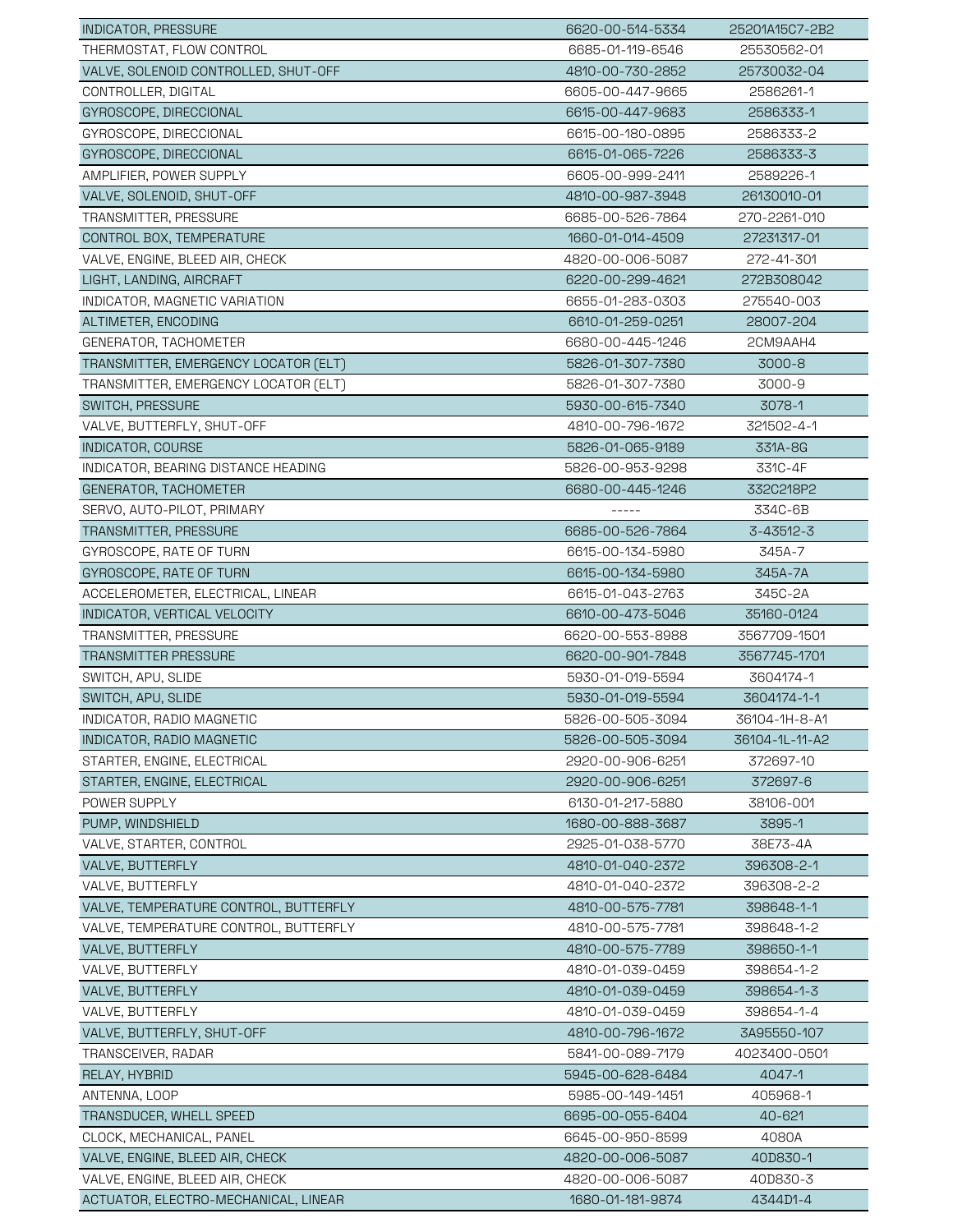| ACTUATOR, ELECTRO-MECHANICAL, LINEAR    | 1680-01-222-2551 | 4344D2-1      |
|-----------------------------------------|------------------|---------------|
| ACTUATOR, ELECTRO-MECHANICAL, ROTARY    | 1680-01-004-2086 | 4344EA2       |
| ACTUATOR, ELECTRO-MECHANICAL, ROTARY    | 1680-01-004-2086 | 4344EA-2      |
| ANTENNA, RADIO ALTEMETER                | 5985-00-758-4548 | 437X-1        |
| ALTIMETER, PRESSURE                     | 6610-01-074-2819 | 43932-052     |
| LIGHT, EMERGENCY EXIT                   | 6220-00-370-5447 | 44910-5       |
| LIGHT, LANDING, AIRCRAFT                | 6220-01-437-7640 | 45-0325-1     |
| LIGHT, LANDING, AIRCRAFT                | 6220-01-437-7640 | 45-0325-3     |
| TRANSMITTER, EMERGENCY LOCATOR (ELT)    | 5821-01-561-9503 | 453-5060      |
| TIMER, ELECTRICAL, STOP                 | 6645-00-091-7107 | 468100-0-1    |
| TIMER, ELECTRICAL, STOP                 | 6645-00-091-7107 | 468100-1      |
| INDICATOR, RADIO MAGNETIC               | 6655-01-394-5119 | 482-0061-030  |
| RELAY, HYBRID                           | 5945-00-628-6484 | 483A          |
| ANTENNA, DME/TACAN, BEACON              | 5985-00-673-5831 | 4K95000-253A  |
| VALVE, LINEAR, DIRECTIONAL CONTROL      | 4810-00-728-3396 | 50150-20      |
| VALVE, LINEAR, DIRECTIONAL CONTROL      | 1680-00-809-8502 | 502600-7      |
| <b>ANTENNA</b>                          | 5985-00-217-0457 | 50F12696      |
| THERMOSTAT, FLOW CONTROL                | 6685-01-119-6546 | 5-10052       |
| ALTIMETER, ENCODING                     | 6610-01-259-0251 | 518-28007-204 |
| ALTIMETER, ENCODING                     |                  | 518-28007-921 |
| RECEIVER, RADIO NAVIGATION              | 5826-01-481-6179 | 51RV-5B       |
| TRANSCEIVER, RADIO BEACON               | 5826-00-960-0830 | 51Z4          |
| TRANSCEIVER, RADIO                      | 5821-00-893-2906 | 522-1501-00   |
| TRANSCEIVER, RADIO                      | 5821-00-893-2906 | 522-1501-000  |
| TRANSCEIVER, RADIO                      | 5826-00-142-9449 | 522-1501-041  |
| CONTROL, RADIO SET                      | 5821-00-838-7051 | 522-2213-00   |
| CONTROL, RADIO SET                      | 5821-00-838-7051 | 522-2213-000  |
| INDICATOR, BEARING DISTANCE HEADING     | 5826-00-953-9298 | 522-2377-003  |
| CONTROL, NAVIGATION                     | 5895-01-099-8589 | 522-2447-252  |
| ANTENNA, LOOP, ADF                      | 5985-00-689-6576 | 522-2615-005  |
| ANTENNA, VHF                            | 5985-01-097-8681 | 522-2646-000  |
| ANTENNA, VHF                            |                  | 522-2646-014  |
| CONTROL, SERVO, AUTO-PILOT              | $- - - - -$      | 522-2900-026  |
| CONTROL, SERVO, AUTO-PILOT              | 6615-01-038-7294 | 522-2900-057  |
| TRANSCEIVER, RADIO BEACON               | 5826-00-960-0830 | 522-2996-000  |
| TRANSCEIVER, RADIO BEACON               | 5826-00-960-0830 | 522-2996-014  |
| COUPLER, ANTENNA                        | 5985-00-939-7495 | 522-3443-00   |
| COUPLER, ANTENNA                        | 5985-00-939-7495 | 522-3443-000  |
| TRANSCEIVER, RADIO ALTIMITER            | 5826-01-013-0955 | 522-3698-002  |
| TRANSCEIVER, RADIO ALTIMITER            | 5826-00-758-4546 | 522-3698-003  |
| RECORDER, SOUND                         | 5835-01-103-7517 | 522-4057-001  |
| INDICATOR, RADIO ALTIMITER              | 5841-00-758-4547 | 522-4114-003  |
| ANTENNA, RADIO ALTEMETER                | 5985-00-758-4548 | 522-4140-001  |
| ANTENNA, RADIO ALTEMETER                | 5985-00-758-4548 | 522-4140-006  |
| ANTENNA, RADIO ALTEMETER                | 5985-00-758-4548 | 522-4140-007  |
| ACCELEROMETER, ELECTRICAL, LINEAR       | 6615-01-043-2763 | 522-4329-002  |
| GEAR BOX ASSYFLAP DRIVEMOTOR DRIVEN     | 1680-00-789-9345 | 523EA9        |
| VALVE, LINEAR, DIRECTIONAL CONTROL      | 4810-01-066-0321 | 53150-1       |
| INDICATOR, MACH AND TRUE AIR SPEED      | 6610-01-263-1400 | 532-38105-202 |
| ALERTER, ALTITUDE                       | 1680-01-201-5691 | 540-25100-004 |
| ACTUATOR, ELECTRO-MECHANICAL, LINEAR    | 1680-00-973-4891 | 540538-2-1    |
| CONTROL PANEL, DIRECTION FINDER         | 5826-00-535-6629 | 54D12603      |
| AMPLIFIER, ELECTRONIC TEMPERATURE DATUM | 5996-01-096-4648 | 5502636-2     |
| CONTROL, SERVO, AUTO-PILOT              | 6615-01-038-7294 | 562C-5        |
| DIRECTION FINDER SET                    | 5826-01-008-4097 | 568-4838-001  |
| ALTIMETER, PRESSURE                     | 6610-01-074-2819 | 570-23932-012 |
| DETECTOR, ICE                           | 6340-00-304-5556 | 575-7         |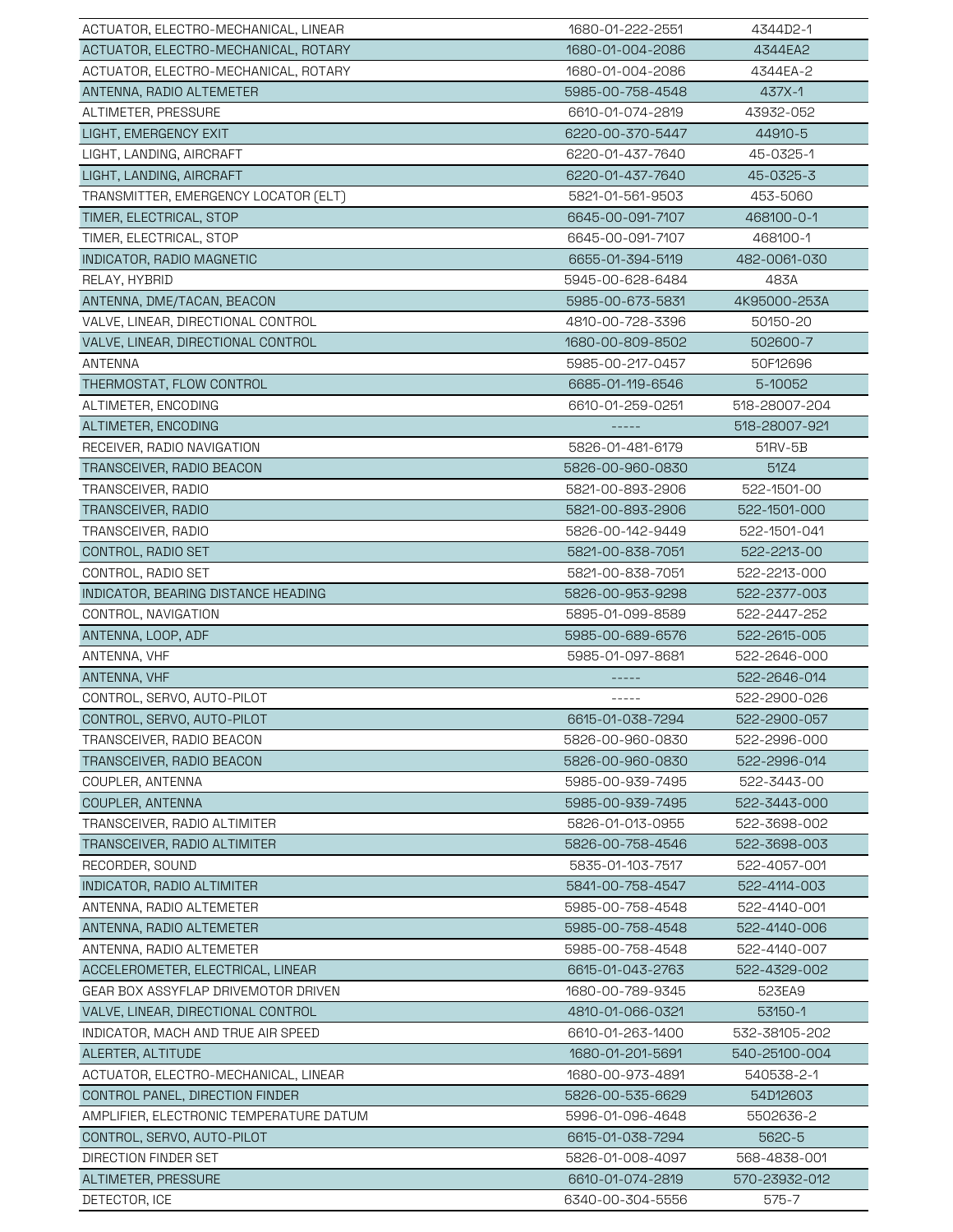| SWITCH, PRESSURE                                     | 5930-00-615-7340 | 575-716                 |
|------------------------------------------------------|------------------|-------------------------|
| CONTROL, AIR DATA                                    | 6615-01-038-7296 | 590A-3J                 |
| CONTROL, AIR DATA                                    | 6615-01-188-4494 | 590A-3K1                |
| CONTROL, AIR DATA                                    | 6615-01-188-4494 | 590A-3KI                |
| COOLER, ENGINE, OIL                                  | 2935-00-966-3321 | 5A527                   |
| COOLER, ENGINE, OIL                                  | 2935-00-966-3321 | 5A527-000               |
| PUMP, ROTARY                                         | 4320-00-631-4859 | 60-551                  |
| PUMP, ROTARY                                         | 4320-00-631-4859 | 60-5851                 |
| SELECTOR, FLIGHT MODE                                | 6615-01-038-7295 | 614E-23R                |
| CONTROLLER, FLIGHT, AUTOPILOT                        | 6615-01-038-7299 | 614E-5A                 |
| TRANSCEIVER, VHF, RADIO                              |                  | 618M-3                  |
| TRANSCEIVER, RADIO VHF                               | -----            | 618M-5A                 |
| TRANSCEIVER, UHF, RADIO                              | 5821-00-100-7931 | 622-0356-001            |
| TRANSCEIVER, UHF, RADIO                              | 5821-01-020-3970 | 622-0356-002            |
| DIRECTION FINDER SET                                 | 5826-01-008-4097 | 622-0902-001            |
| DIRECTION FINDER SET                                 | 5826-01-008-4097 | 622-0902-005            |
| SELECTOR, FLIGHT MODE                                | 6615-01-038-7295 | 622-0945-007            |
| CONTROL, AIR DATA                                    | 6615-01-038-7296 | 622-1001-002            |
| TRANSCEIVER, VHF, RADIO                              | 5821-01-038-7301 | 622-1396-002            |
| TRANSCEIVER, VHF, RADIO                              | 5821-01-316-3554 | 622-1396-102            |
| CONTROL PANEL, TACAN, TRANSCEIVER                    | 5895-01-012-7084 | 622-2360-001            |
| ADAPTER, BEARING                                     | 5826-01-554-6297 | 622-2889-001            |
| INDICATOR, ATTITUDE DIRECTOR                         | 6610-01-101-1927 | 622-3374-002            |
| TRANSCEIVER, RADIO ALTIMITER                         | 5841-01-220-1390 | 622-3890-003            |
| INDICATOR, DME                                       | 5840-01-188-4694 | 622-3915-001            |
| INDICATOR, HORIZONTAL SITUATION                      | 6605-01-101-1883 | 622-4298-001            |
| CONTROL, AIR DATA                                    | 6615-01-092-0363 | 622-4393-002            |
|                                                      | 6615-01-188-4494 | 622-4394-013            |
| CONTROL, AIR DATA<br>TRANSCEIVER, RADIO              | 5895-01-254-2749 | 622-5377-001            |
| SELECTOR, FLIGHT MODE                                | 5826-01-188-4493 | 622-5486-001            |
| COUPLER, ANTENNA                                     | 5985-01-151-5848 | 622-6129-001            |
| ADAPTER, DME                                         | 5998-01-308-3066 | 622-7667-001            |
| <b>TRANSCEIVER, RADIO</b>                            | 5895-01-254-2749 | 628T-2A                 |
| COMPUTER, AIR SPEED                                  | 6610-01-101-1905 | 630-37070-235           |
| RECORDER, SOUND                                      | 5835-01-103-7517 | 642C1                   |
|                                                      | 5985-00-217-0457 | 65-3569                 |
| ANTENNA                                              |                  |                         |
| PUMP, AXIAL PISTONS                                  | 4320-01-171-0452 | 66039-01<br>67-2790-001 |
| VALVE, MODULATING, HOT AIR<br>VALVE, SPEED SENSITIVE | 4810-00-725-7747 |                         |
|                                                      | 2995-MD-003-4605 | 6821493S                |
| ANTENNA, VHF                                         | 5985-01-097-8681 | 687122-1                |
| RELAY, HYBRID                                        | 5945-00-628-6484 | 695224-1                |
| LIGHT, LANDING, AIRCRAFT<br>LIGHT, LANDING, AIRCRAFT | 6220-00-299-4621 | 695335-5<br>695335-7    |
|                                                      | 6220-01-316-4577 |                         |
| REGULATOR, AIR PRESSURE, CABIN                       | 1660-00-343-4692 | 695463-3                |
| CONTROLLER, AIR PRESSURE, AIRCRAFT CABIN             | 1660-00-062-0301 | 695464-13               |
| THERMOSTAT, FLOW CONTROL                             | 6685-01-119-6546 | 695539-5                |
| GEARBOX, LANDING                                     | 1620-00-617-9123 | 695579-69               |
| PUMP, ROTARY                                         | 4320-00-631-4859 | 695592-1                |
| ACTUATOR, ELECTRO-MECHANICAL, ROTARY                 | 1680-01-004-2086 | 695676-11               |
| ACTUATOR, ELECTRO-MECHANICAL, LINEAR                 | 1680-01-217-5837 | 695676-15               |
| VALVE, FLOAT, FUEL TANK                              | 2915-00-574-3227 | 695698-3                |
| ACTUATOR, ELEVATOR TRIM TAB, ROTARY                  | 1680-01-013-9501 | 695700-3                |
| VALVE, SOLENOID CONTROLLED, SHUT-OFF                 | 4810-00-730-2852 | 695748-13               |
| VALVE, FLOAT, FUEL TANK                              | 2915-00-739-3047 | 695752-1                |
| WINCH, AIRCRAFT MOUNTED                              | 1680-00-733-3491 | 695755-1                |
| INDICATOR, FUEL QUANTITY                             | 6680-01-063-0597 | 695757-31               |
| ACTUATOR, ELECTRO-MECHANICAL, LINEAR                 | 1680-00-088-6102 | 695775-1                |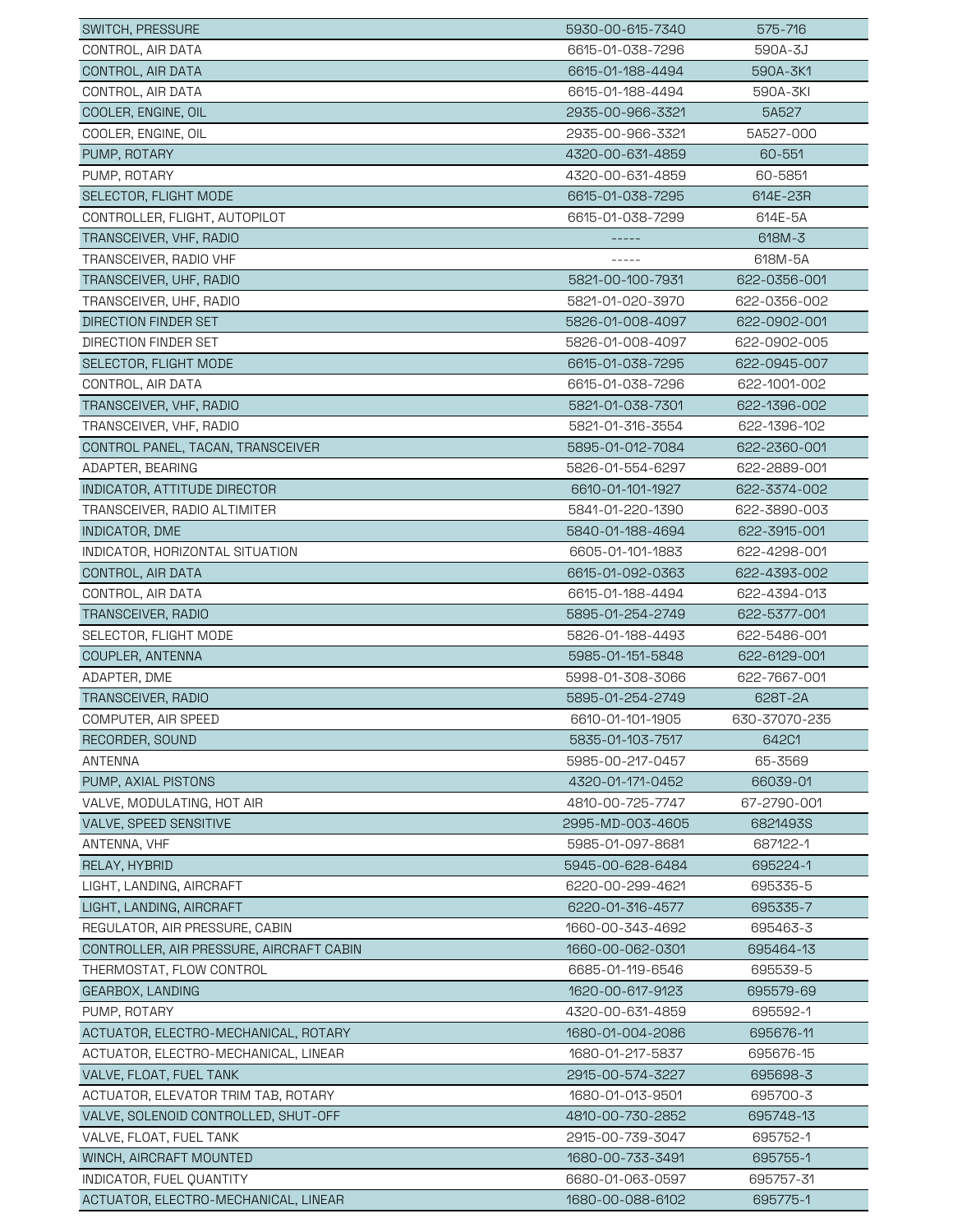| ACTUATOR, ELECTRO-MECHANICAL, LINEAR                  | 1680-00-981-7652 | 695775-2      |
|-------------------------------------------------------|------------------|---------------|
| INDICATOR, FUEL QUANTITY                              | 6680-01-056-1779 | 695797-23     |
| INDICATOR, FUEL QUANTITY                              | 6680-01-060-5228 | 695797-25     |
| INDICATOR, FUEL QUANTITY                              | 6680-01-058-5859 | 695797-27     |
| INDICATOR, FUEL QUANTITY                              | 6680-01-058-5861 | 695797-33     |
| INDICATOR, FUEL QUANTITY                              | 6680-01-058-5862 | 695797-35     |
| INDICATOR, FUEL QUANTITY                              | 6680-01-058-5860 | 695797-37     |
| COMPENSATOR, FUEL QUANITY                             | 6680-01-059-3387 | 695799-185    |
| TRANSMITTER, OIL QUANTITY                             | 6680-01-419-1995 | 695800-3      |
| TRANSMITTER, OIL QUANTITY                             | 6680-01-419-1995 | 695800-5      |
| VALVE, SOLENOID, SHUT-OFF                             | 4810-00-987-3948 | 695805-1      |
| ACTUATOR, OIL COOLER DOOR, ELECTRO-MECHANICAL         | 1680-00-073-8204 | 695807-1      |
| ACTUATOR, OIL COOLER DOOR, ELECTRO-MECHANICAL         | 1680-01-254-6893 | 695807-3      |
| ACTUATOR, ELECTRO-MECHANICAL, LINEAR, OIL COOLER DOOR | 1680-01-497-7142 | 695807-7      |
| VALVE, ENGINE, BLEED AIR, CHECK                       | 4820-00-006-5087 | 695813-1      |
| ACTUATOR, APU DOOR, ELECTRO-MECHANICAL                | 1680-00-426-5616 | 695838-3      |
| OVEN, WARMING, ELECTRIC                               | 7310-00-905-6212 | 695855-5      |
| VALVE, FLUID, REGULATING                              | 4820-00-810-2061 | 695871-3      |
| DETECTOR, HEAT                                        | 6350-01-280-1671 | 695873-1      |
| DETECTOR, HEAT                                        | 6350-01-280-1671 | 695873-9      |
| SWITCH, PRESSURE                                      | 5930-00-615-7340 | 695906-1      |
| ACTUATOR, ELECTRO-MECHANICAL, LINEAR                  | 1680-00-705-9996 | 695960-1      |
| ACTUATOR, ELECTRO-MECHANICAL, LINEAR                  | 1680-01-131-0902 | 695960-7      |
| COOLER, ENGINE, OIL                                   | 2935-00-966-3321 | 697226-1      |
| MOTOR, HYDRAULIC                                      | 1650-00-204-1703 | 697232-1      |
| ACTUATOR, ELECTRO-MECHANICAL, LINEAR                  | 1680-01-221-8261 | 697235-1      |
| SWITCH, INSTRUMENT                                    | 5945-00-075-4925 | 697273-1      |
| VALVE, BRAKE CONTROL                                  | 1630-00-998-7897 | 697395-1      |
| WHEEL, NOSE LANDING GEAR                              | 1630-00-914-1329 | 697489-1      |
| SENSOR, DUCT, OVERHEAT                                | 1660-00-583-7106 | 697639-17     |
| CONTROL BOX, TEMPERATURE                              | 1660-01-014-4509 | 697639-37     |
| ACTUATOR, ELECTRO-MECHANICAL, LINEAR                  | 1680-01-008-7442 | 697640-1      |
| INDICATOR, REPEATER, FUEL QUANTITY                    | 6680-01-290-7552 | 697749-13     |
| INDICATOR, FUEL QUANTITY                              | 6680-01-350-8048 | 697749-17     |
| INDICATOR, FUEL QUANTITY                              | 6680-01-220-4091 | 697749-3      |
| INDICATOR, FUEL QUANTITY                              | 6680-01-224-7271 | 697749-5      |
| INDICATOR, PRIMARY, FUEL QUANTITY                     | 6680-01-290-5920 | 697749-9      |
| VALVE, OIL COOLER, AUGMENTATION                       | 4810-01-237-5974 | 697750-1      |
| VALVE, OIL COOLER, AUGMENTATION                       | 4810-01-237-5974 | 697750-3      |
| VALVE, TEMPERATURE CONTROL, BUTTERFLY                 | 4810-01-218-2643 | 697752-1      |
| INDICATOR, FUEL QUANTITY                              | 6620-01-394-4018 | 697883-1      |
| INDICATOR, FUEL QUANTITY                              | 6680-01-394-2555 | 697883-3      |
| ACTUATOR, ELECTRO-MECHANICAL, LINEAR                  | 1680-00-088-6102 | 7041-1        |
| ACTUATOR, ELECTRO-MECHANICAL, LINEAR                  | 1680-00-981-7652 | 7041-2        |
| INDICATOR, HORIZONTAL SITUATION                       | 6610-MD-016-3783 | 705-12-333    |
| ANTENNA, LOOP                                         | 5985-00-149-1451 | 707881-1      |
| GEAR BOX ASSYFLAP DRIVEMOTOR DRIVEN                   | 1680-00-789-9345 | 7088-1A       |
| INDICATOR, AIR SPEED                                  | 6610-00-526-7944 | 724DX-4-012   |
| VALVE, FLOAT, FUEL TANK                               | 2915-00-357-2496 | 731300-3      |
| TRANSMITTER, PRESSURE                                 | 6620-00-553-8988 | 7500-15A5A    |
| GYROSCOPE, RATE OF TURN                               | 6615-00-137-6038 | 7-511C10035-1 |
| TRANSMITTER, PRESSURE                                 | 6685-00-526-7864 | 7609-36H5-1   |
| TRANSMITTER, PRESSURE                                 | 6685-00-526-7864 | 7609-3705-2   |
| TRANSMITTER, PRESSURE                                 | 6685-00-526-7864 | 7609-37A5-1   |
| TRANSMITTER, PRESSURE                                 | 6685-00-526-7864 | 7609-37B5-2   |
| TRANSMITTER, PRESSURE                                 | 6685-00-526-7864 | 7609-3705-1   |
| TRANSMITTER, PRESSURE                                 | 6685-00-526-7864 | 7609-37D5-2   |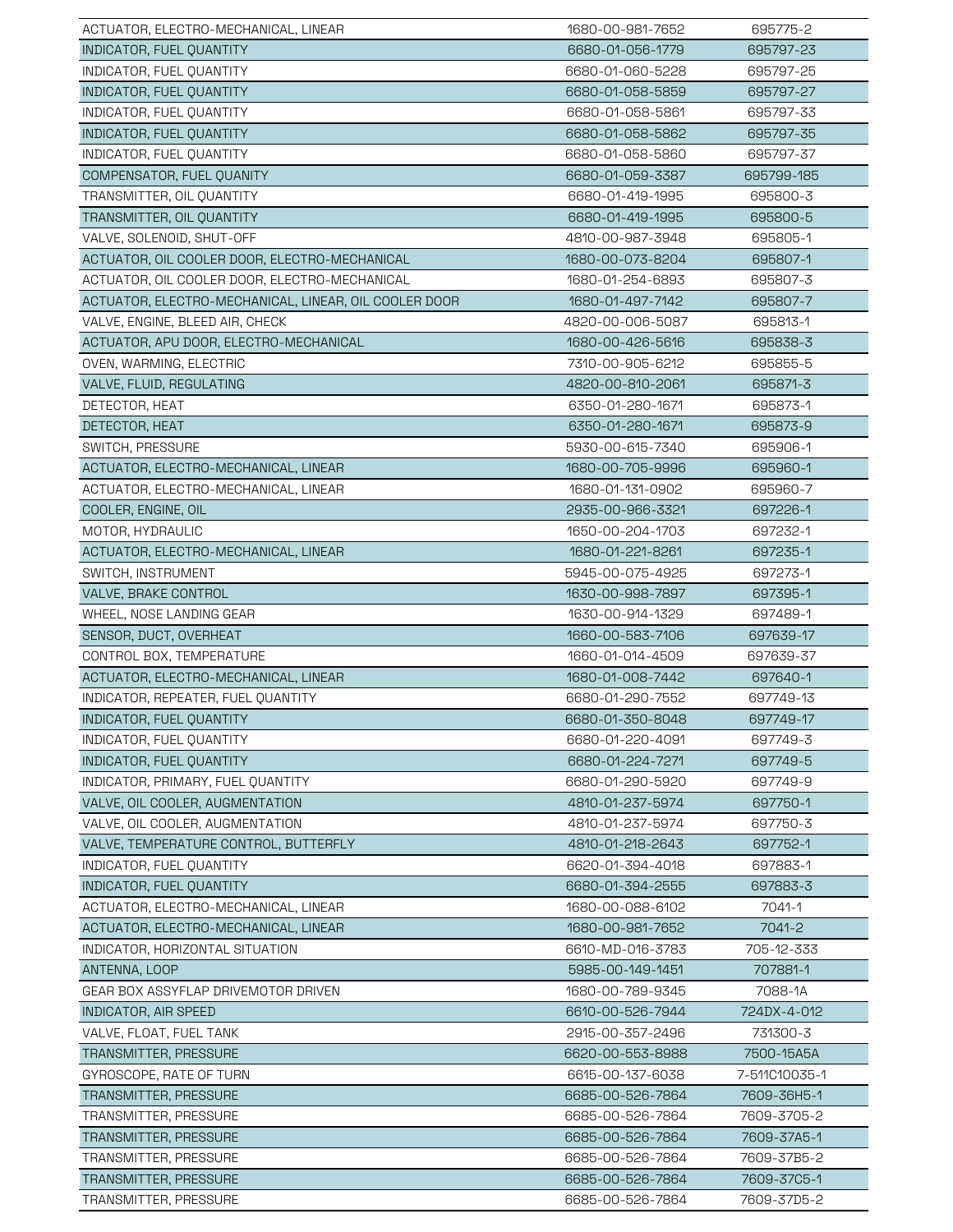| TRANSMITTER, PRESSURE                                 | 6685-00-526-7864 | 7609-37H5-1  |
|-------------------------------------------------------|------------------|--------------|
| TRANSMITTER, PRESSURE                                 | 6685-00-526-7864 | 7609-37M5-2  |
| RELAY, HYBRID                                         | 5945-00-628-6484 | 77000546-001 |
| THERMOSTAT, FLOW CONTROL                              | 6685-01-119-6546 | 77000580-000 |
| TRANSMITTER, PRESSURE                                 | 6620-00-553-8988 | 7700-15A5-1A |
| TRANSMITTER, PRESSURE                                 | 6620-00-553-8988 | 7700-15A5-2  |
| TRANSMITTER, PRESSURE                                 | 6620-00-553-8988 | 7706-15A5-1  |
| TRANSMITTER, PRESSURE                                 | 6620-00-553-8988 | 7709-15A5-1  |
| <b>TRANSMITTER, PRESSURE</b>                          | 6620-00-553-8988 | 7709-15-B5-1 |
| VALVE, FLOAT, FUEL TANK                               | 2915-00-739-3047 | 7-716835     |
| GYROSCOPE, RATE OF TURN                               | 6615-00-134-5980 | 772-5140-001 |
| GYROSCOPE, RATE OF TURN                               | 6615-01-134-3127 | 772-5140-002 |
| INDICATOR, COURSE                                     | 5826-01-065-9189 | 772-5370-003 |
| <b>TRANSMITTER PRESSURE</b>                           | 6620-00-901-7848 | 7745-17A5-1  |
| GYROSCOPE, RATE OF TURN                               | 6615-00-134-5980 | 777-1034-001 |
| SELECTOR, HEADING, REMOTE                             | 5826-01-065-9132 | 792-6221-001 |
| CONTROLLER, AUTOPILOT                                 | 6615-01-038-7299 | 792-6348-005 |
| INDICATOR, ATTITUDE DIRECTOR                          | 6610-01-013-8911 | 792-6357-002 |
| INDICATOR, ATTITUDE DIRECTOR                          | 6610-01-013-8911 | 792-6357-008 |
| GYROSCOPE, VERTICAL                                   | 5826-00-348-3874 | 792-6694-001 |
| SERVO, AUTO-PILOT, PRIMARY                            | 6615-01-037-7780 | 792-6781-001 |
| SERVO, AUTO-PILOT, PRIMARY                            | 6615-01-037-7780 | 792-6781-003 |
| MOUNT, AUTO-PILOT, SERVO                              | 6615-01-037-7780 | 792-6784-003 |
| MOUNT, AUTO-PILOT, SERVO                              | 6615-01-065-9448 | 792-6785-002 |
| TRANSMITTER, EMERGENCY LOCATOR (ELT)                  | 5826-01-307-7380 | 7938174-60   |
| TRANSMITTER, PRESSURE                                 | 6685-00-526-7864 | 7MJ1         |
| ACTUATOR, ELEVATOR TRIM TAB, ROTARY                   | 1680-01-013-9501 | 8037M1       |
| ACTUATOR, ELEVATOR TRIM TAB, ROTARY                   | 1680-01-013-9501 | 8037M2       |
| ACTUATOR, ELECTRO-MECHANICAL, LINEAR                  | 1680-01-009-8293 | 8067-1A      |
| ACTUATOR, ELECTRO-MECHANICAL, LINEAR                  | 1680-01-009-8294 | 8067-2A      |
| ACTUATOR, ELECTRO-MECHANICAL, LINEAR                  | 1680-01-131-0901 | 8067-3A      |
| ACTUATOR, ELECTRO-MECHANICAL, LINEAR                  | 1680-01-131-0902 | 8067-4A      |
| ANTENNA CONTROL SUBASSEMBLY                           | 5985-01-447-0682 | 808352/000   |
| SWITCH, PRESSURE                                      | 5930-00-615-7340 | 80C705       |
| RECEIVER, VOR/ILS RADIO NAVIGATION                    | 5895-01-493-8421 | 822-0760-002 |
| RECEIVER, VOR/ILS RADIO NAVIGATION                    | 5826-01-481-6179 | 822-0761-001 |
| TRANSCEIVER, RADIO VHF                                | 5820-01-474-0840 | 822-1046-001 |
| TRANSCEIVER, RADIO VHF                                | 5820-01-517-3020 | 822-1046-101 |
| DETECTOR, ICE                                         | 6340-00-304-5556 | 831-0001     |
| FUSE, HYDRAULIC SYSTEM                                | 1650-00-815-2499 | 831-8-10     |
| GEARBOX, LANDING                                      | 1620-00-617-9123 | 8348M1       |
| ACTUATOR, ELECTRO-MECHANICAL, LINEAR                  | 1680-01-324-8157 | 8445M1       |
| ACTUATOR, ELECTRO-MECHANICAL, LINEAR                  | 1680-01-472-9783 | 8446M1       |
| ACTUATOR, ELECTRO-MECHANICAL, LINEAR                  | 1680-01-217-5837 | 8545M1       |
| ACTUATOR, ELECTRO-MECHANICAL, LINEAR                  | 1680-01-222-2551 | 8546M1       |
| LIGHT, LANDING, AIRCRAFT                              | 6220-00-299-4621 | 8555M1       |
| LIGHT, LANDING, AIRCRAFT                              | 6220-01-316-4577 | 8555M6       |
| LIGHT, LANDING, AIRCRAFT                              | 6220-01-657-7449 | 8555M9       |
| TRANSCEIVER, RADIO ALTIMITER                          |                  | 860F-1       |
| CLOCK, MECHANICAL, PANEL                              | 6645-00-076-3050 | 86400-1110   |
| <b>INDICATOR, PRESSURE</b>                            | 6620-00-514-5334 | 86425-4      |
| ACTUATOR, ELECTRO-MECHANICAL, LINEAR, OIL COOLER DOOR | 1680-01-497-7142 | 8656M2       |
| ACTUATOR, ELECTRO-MECHANICAL, LINEAR                  | 1680-00-073-8204 | 880T100      |
| ACTUATOR, ELECTRO-MECHANICAL, LINEAR                  | 1680-01-254-6893 | 880T100-3    |
| <b>TRANSMITTER PRESSURE</b>                           | 6620-00-901-7848 | 89000-1      |
| DETECTOR, HEAT                                        | 6350-01-280-1671 | 891041-100   |
| INDICATOR, THERMOCOUPLE, TEMPERATURE                  | 6685-01-096-6867 | 8DJ179WAD1   |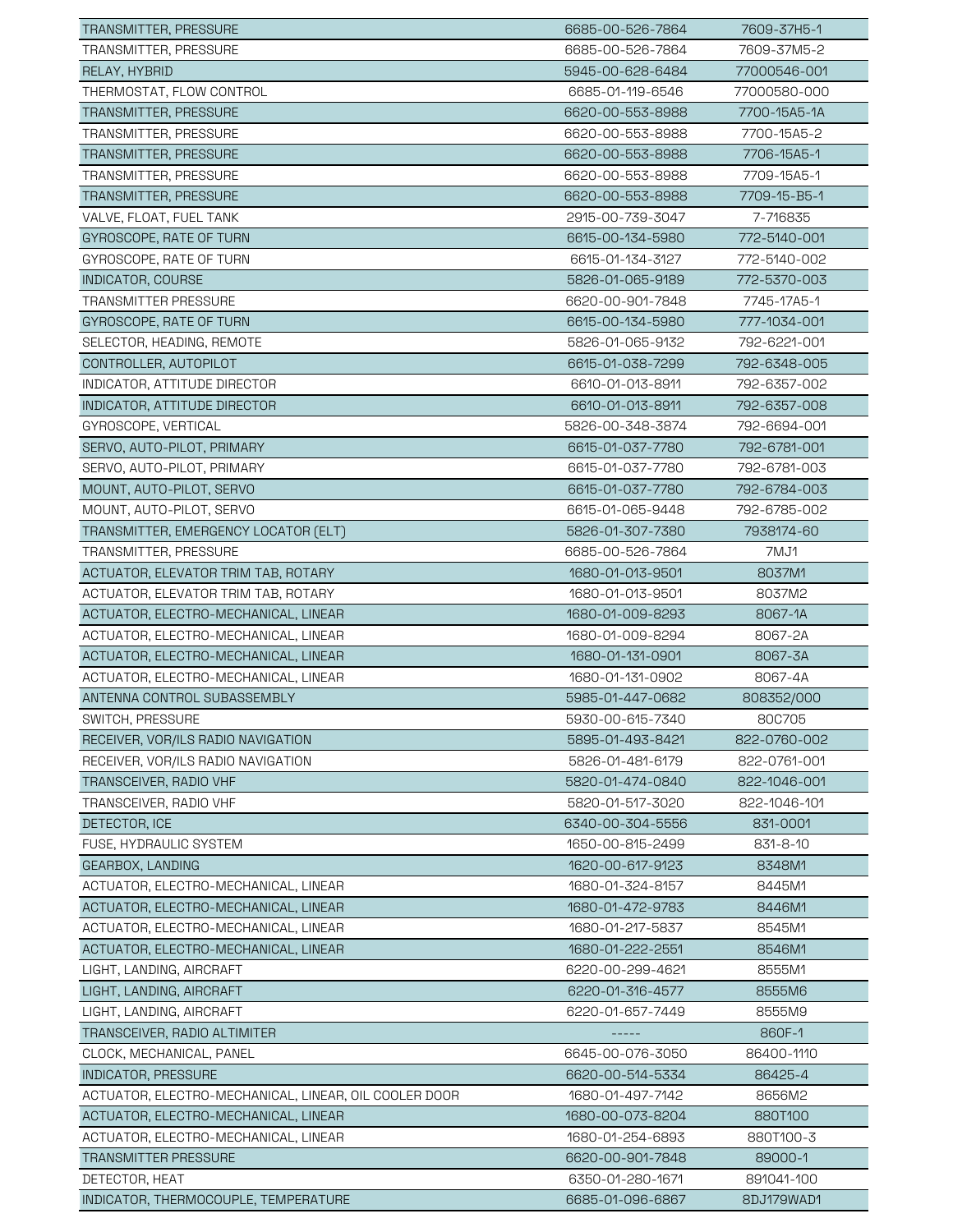| INDICATOR, RUDDER, POSITION          | 6610-00-580-9690 | 8DJ49GAY      |
|--------------------------------------|------------------|---------------|
| INDICATOR, RUDDER, POSITION          | 6610-00-580-9690 | 8DJ49GAY1     |
| INDICATOR, RUDDER, POSITION          | 6610-00-580-9690 | 8DJ49GAY2     |
| INDICATOR, FUEL FLOW                 | 6620-01-038-5769 | 8DJ64GBH1     |
| INDICATOR, FUEL FLOW                 | 6620-00-551-2631 | 8DJ71GAB      |
| INDICATOR, FUEL FLOW                 | 6620-00-551-2631 | 8DJ71GAB1     |
| INDICATOR, ELECTRICAL TACHOMETER     | 6620-01-157-9266 | 8DJ81CBD4     |
| TRANSMITTER, FLOWMETER               | 6620-00-720-3223 | 8TJ50GAS5     |
| POWER SUPPLY, FUEL FLOW              | 6130-00-772-8567 | 8TJ51GAA5     |
| THERMOSTAT, FLOW CONTROL             | 6685-01-119-6546 | 90007105-000  |
| POWER SUPPLY, AIRSPEED INDICATOR     | 6130-01-217-5880 | 915-38106-001 |
| FAN, VANE, AXIAL                     | 4140-01-041-4886 | 917108-1      |
| CLOCK, MECHANICAL, PANEL             | 6645-00-076-3050 | 925659-02     |
| CLOCK, MECHANICAL, PANEL             | 6645-00-076-3050 | 925659-04     |
| DETECTOR, ICE                        | 6340-00-304-5556 | 931-0001      |
| WHEEL, MAIN LANDING GEAR             | 1630-01-094-1104 | 9550616-1     |
| BRAKE, MULTIPLE DISK                 | 1630-01-500-1903 | 9560685-1     |
| POWER SUPPLY, DC                     | 6130-00-958-9796 | 976J198-1     |
| THERMOSTAT, FLOW CONTROL             | 6685-01-119-6546 | 98B3900       |
| CONTROL, SENSITIVE, SPEED            | 2915-00-464-6946 | 9901-300      |
| CONTROL, SENSITIVE, SPEED            | 2915-00-464-6946 | 9901-301      |
| INDICATOR, TORQUEMETER               | 6620-01-206-5748 | 9A1100        |
| INDICATOR, TOROUEMETER               | 6620-01-264-8685 | 9A2100        |
| INDICATOR, THERMOCOUPLE, TEMPERATURE | 6685-00-148-8247 | 9A375         |
| INDICATOR, THERMOCOUPLE, TEMPERATURE | 6685-00-148-8247 | 9A-375        |
| CLOCK, MECHANICAL, PANEL             | 6645-00-950-8599 | $A-11$        |
| CLOCK, MECHANICAL, PANEL             | 6645-00-950-8599 | A13A1         |
| CLOCK, MECHANICAL, PANEL             | 6645-00-880-5927 | A13A2         |
| CLOCK, MECHANICAL, PANEL             | 6645-01-633-0303 | $A-13A-2$     |
| ACTUATOR, ELECTRO-MECHANICAL, LINEAR | 1680-00-705-9996 | A487-3        |
| ACTUATOR, ELEVATOR TRIM TAB, ROTARY  | 1680-00-672-8931 | A489-3        |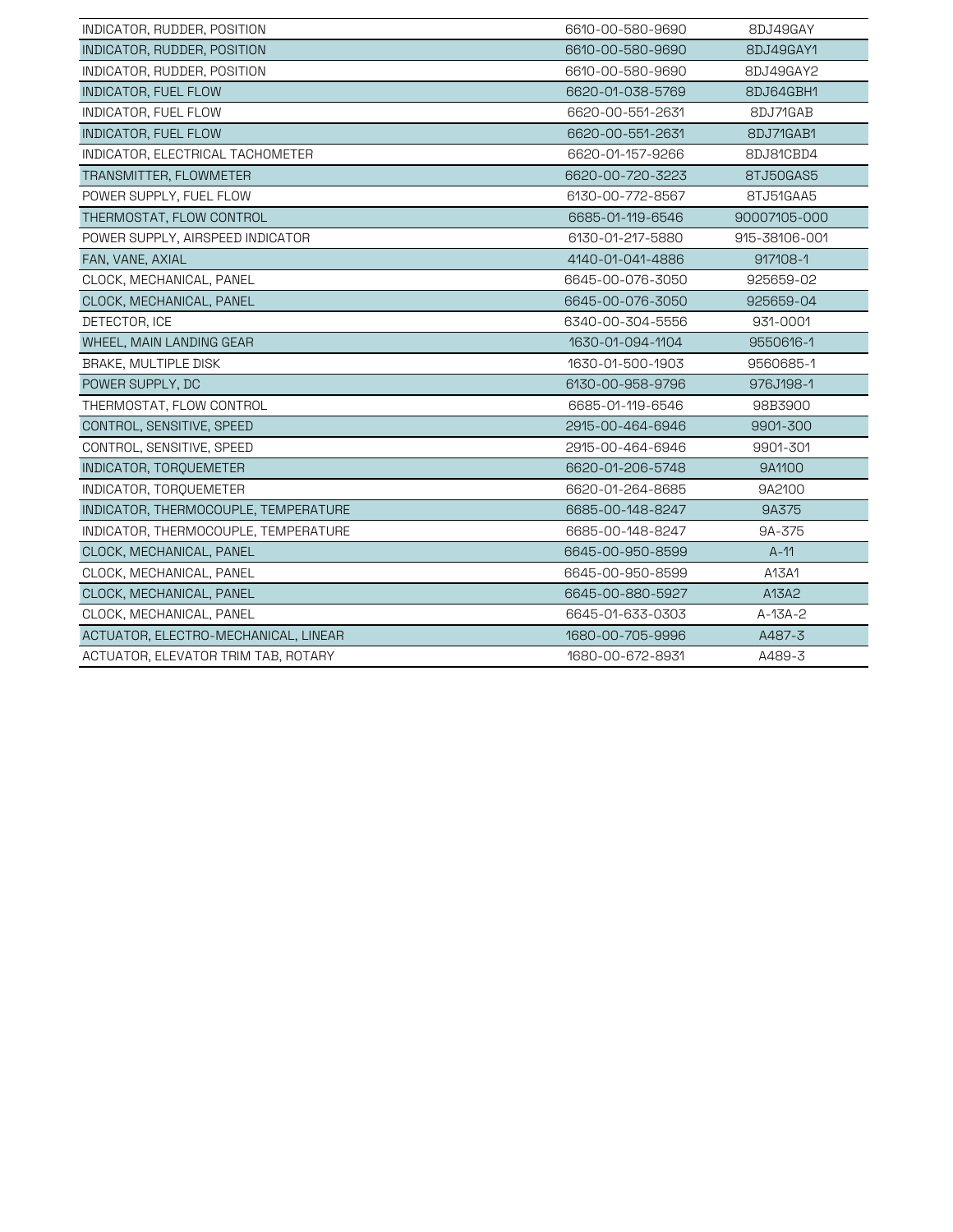| ACTUATOR, ELEVATOR TRIM TAB, ROTARY                                        | 1680-00-672-8931                     | A489-4                 |
|----------------------------------------------------------------------------|--------------------------------------|------------------------|
| ACTUATOR, ELEVATOR TRIM TAB, ROTARY                                        | 1680-01-013-3229                     | A489-5                 |
| CONTROL, INTERCOMMUNICATION SET                                            | 5831-00-523-5328                     | A81-91                 |
| RELAY, HYBRID                                                              | 5945-00-628-6484                     | A-846-6                |
| INDICATOR, PRESSURE                                                        | 6685-00-514-5061                     | AAF224225              |
| CLOCK, MECHANICAL, PANEL                                                   | 6645-00-076-3050                     | ABU11A                 |
| <b>INDICATOR, PRESSURE</b>                                                 | 6685-00-514-5061                     | AC1061P                |
| INDICATOR, PRESSURE                                                        | 6685-00-514-5061                     | AC106-1P               |
| <b>INDICATOR, PRESSURE</b>                                                 | 6685-00-514-5061                     | <b>AC106IP</b>         |
| INDICATOR, ATTITUDE DIRECTOR                                               | -----                                | <b>ADI-55V</b>         |
| RELAY, HYBRID                                                              | 5945-00-628-6484                     | AE111-002-99           |
| INDICATOR, PRESSURE                                                        | 6685-00-514-5061                     | AF200                  |
| INDICATOR, PRESSURE                                                        | 6685-00-514-5061                     | AF200A                 |
| INDICATOR, PRESSURE                                                        | 6685-00-514-5061                     | AF200AW                |
| INDICATOR, PRESSURE                                                        | 6685-00-514-5061                     | AF200AW1               |
| AMPLIFIER, ELECTRONIC CONTROL                                              | 5996-00-507-1381                     | AM-203C/ARA-19         |
| AMPLIFIER, ELECTRONIC CONTROL                                              | 5996-00-507-1381                     | AM203CARA19            |
| AMPLIFIER, AUDIO FREQUENCY                                                 | 5996-00-543-1423                     | AM-944/AIC-13          |
| TRANSCEIVER, RADAR                                                         | 5841-00-089-7179                     | AN/APX-72              |
| TRANSCEIVER, UHF, RADIO                                                    | 5821-00-100-7931                     | AN/ARC159              |
| LIGHT, SIGNAL                                                              | 5850-00-729-1595                     | AN3089-10              |
| VOLTMETER, D/C                                                             | 6625-00-235-4782                     | AN3203V30              |
| CLOCK, MECHANICAL, PANEL                                                   | 6645-00-950-8599                     | AN5743-1A              |
| CLOCK, MECHANICAL, PANEL                                                   | 6645-00-950-8599                     | AN5743T1A              |
| TRANSMITTER, POSITION                                                      | 6610-00-530-0961                     | AN5787-1               |
| FUSE, HYDRAULIC SYSTEM                                                     | 1650-00-815-2499                     | AN6281-8-10            |
| INDICATOR, HORIZONTAL SITUATION                                            | 6605-00-034-2500                     | $AQU-2/A$              |
| ANTENNA, RADAR                                                             | 5985-01-282-7892                     | AS-1199B/APN-59        |
| ANTENNA, RADAR                                                             | 5985-01-282-7892                     | AS1199BAPN59           |
| ANTENNA, LOOP                                                              | 5985-00-149-1451                     | AS-313B/ARN-6          |
| ANTENNA, LOOP                                                              | 5985-00-149-1451                     | AS313BARN6             |
| ANTENNA, WEATHER, RADAR                                                    | 5985-01-194-2321                     | AS-3440A/APS-133(V)    |
| ANTENNA, UHF, BLADE                                                        | 5985-00-217-0457                     | AT-256A/ARC            |
| ANTENNA, DME/TACAN, BEACON                                                 | 5985-00-673-5831                     | AT-740/A               |
| <b>ANTENNA</b>                                                             | 5985-00-106-0906                     | AT-741B/A              |
| GAGE, PRESSURE, DIAL INDICATING                                            | 6685-00-726-2538                     | AW17-8-14EL            |
| INDICATOR, PRESSURE                                                        | 6685-00-514-5061                     | AW1833AB01             |
| INDICATOR, PRESSURE                                                        | 6685-00-514-5061                     | AW1833AC01             |
| FAN, VANE, AXIAL                                                           | 4140-01-041-4886                     | AXIMAX3-1140YH         |
| FAN, VANE, AXIAL                                                           | 4140-01-041-4886                     | AXIMAX3-1140YS         |
| FAN, VANE, AXIAL                                                           | 4140-01-041-4886                     | AXIMMAX3-1140YS        |
| SENSOR, DUCT, OVERHEAT                                                     | 1660-00-583-7106                     | AYLF50679              |
| RELAY, ELECTROMAGNETIC                                                     | 5945-00-675-7413                     | <b>B123B</b>           |
| RELAY, ELECTROMAGNETIC                                                     | 5945-00-675-7413                     | <b>B-123B</b>          |
| RELAY, ELECTROMAGNETIC                                                     | 5945-00-675-7413                     | <b>B123J</b>           |
| RELAY, ELECTROMAGNETIC                                                     | 5945-00-675-7413                     | <b>B-123J</b>          |
| RELAY, ELECTROMAGNETIC                                                     | 5945-00-675-7412                     | B-124K                 |
| LIGHT, SIGNAL                                                              | 5850-00-729-1595                     | B2516B10               |
| LIGHT, SIGNAL                                                              | 5850-00-729-1595                     | B-2516B-10             |
| ALTIMETER, PRESSURE                                                        | 6610-01-038-2122                     | B4515210103            |
| RELAY, ELECTROMAGNETIC                                                     | 5945-01-384-4323                     | <b>B459</b>            |
| RELAY, ELECTROMAGNETIC                                                     | 5945-01-384-4323                     | B-459                  |
| RELAY, ELECTROMAGNETIC                                                     | 5945-00-675-7412                     | <b>B-460</b>           |
| INDICATOR, BATTERY TEMPERATURE                                             |                                      | BTI600-102A-1          |
| VALVE, TEMPERATURE CONTROL, BUTTERFLY<br>CONTROL PANEL, TACAN, TRANSCEIVER | 4810-01-218-2643<br>5895-01-012-7084 | BYLB51044<br>C-10057/A |
|                                                                            |                                      |                        |
| CONTROL PANEL, DIRECTION FINDER                                            | 5826-00-535-6629                     | $C-1513/A$             |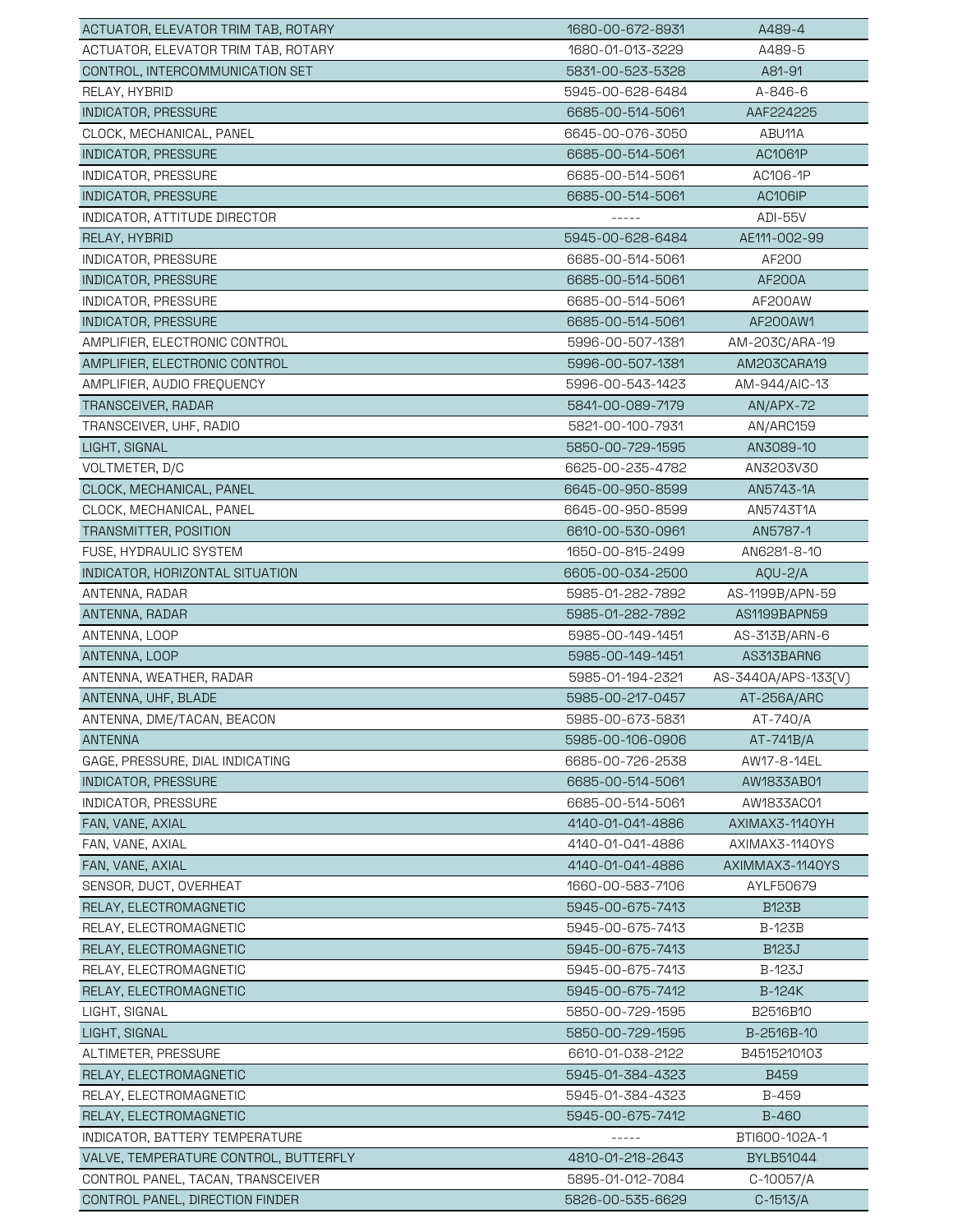| CONTROL PANEL, DIRECTION FINDER      | 5826-00-535-6629 | C-1513/ARN-6     |
|--------------------------------------|------------------|------------------|
| CONTROL PANEL, DIRECTION FINDER      | 5826-00-535-6629 | C1513A           |
| CONTROL, PUBLIC ADDRESS SET          | 5831-00-106-2733 | C-1614/AIC13     |
| FAN, CENTRIFUGAL                     | 4140-00-564-5980 | C19A513          |
| CONTROL, INTERCOMMUNICATION SET      | 5831-00-523-5328 | C3942(P)/AIC18   |
| CONTROL, INTERCOMMUNICATION SET      | 5831-00-523-5328 | C-3942(P)/AIC-18 |
| CONTROL, INTERCOMMUNICATION SET      | 5831-00-523-5328 | C3942PAIC18      |
| TRANSMITTER, EMERGENCY LOCATOR (ELT) | 5821-01-561-9503 | C406-N           |
| ALTIMETER, ENCODER                   | 6610-00-405-6461 | C4154210003      |
| ACTUATOR, ELECTRO-MECHANICAL, LINEAR | 1680-00-088-6102 | C7041-1          |
| ACTUATOR, ELECTRO-MECHANICAL, LINEAR | 1680-00-981-7652 | C7041-2          |
| GEAR BOX ASSYFLAP DRIVEMOTOR DRIVEN  | 1680-00-789-9345 | C7088-1A         |
| SWITCH, FUEL FILTER, PRESSURE        | 5930-00-965-7111 | CG12313F         |
| RELAY, ELECTROMAGNETIC               | 5945-00-728-3191 | CH-26            |
| COUPLER, ANTENNA                     | 5985-00-939-7495 | CU1669GRC        |
| COUPLER, ANTENNA                     | 5985-01-151-5848 | $CU-2275(V)2$    |
| VALVE, ENGINE, BLEED AIR, CHECK      | 4820-00-006-5087 | CYLB51055        |
| POWER UNIT & GEARCASE, LIGHT         | 3010-00-635-4730 | D5725            |
| ADAPTER, DME                         | 5998-01-308-3066 | DDA-42           |
| ACTUATOR, ELECTRO-MECHANICAL, LINEAR | 1680-00-617-9128 | DL1326M11        |
| ANTENNA                              | 5985-01-433-9503 | DMN4-33-3        |
| INDICATOR, THERMOCOUPLE, TEMPERATURE | 6685-00-933-7911 | DST29-3          |
| INDICATOR, AIR SPEED                 | 6610-00-585-1524 | E0724104003      |
| INDICATOR, AIR SPEED                 | 6610-00-585-1524 | E07241-04-003    |
| RELAY, HYBRID                        | 5945-00-628-6484 | E-323E           |
| RELAY, HYBRID                        | 5945-00-628-6484 | $E - 323E - 1$   |
| RELAY, HYBRID                        | 5945-00-628-6484 | E-323E-1A        |
| RELAY, HYBRID                        | 5945-00-628-6484 | E-384            |
| TRANSMITTER, OIL QUANTITY            | 6680-01-419-1995 | EA1065AW2315     |
| TRANSMITTER, OIL QUANTITY            | 6680-01-419-1995 | EA1065AW-2315    |
| INDICATOR, RUDDER, POSITION          | 6610-00-580-9690 | EA326-8          |
| TRANSMITTER, POSITION                | 6610-00-530-0961 | EA573-1          |
| TRANSMITTER, POSITION                | 6610-00-530-0961 | EA573A1          |
| TRANSMITTER, POSITION                | 6610-00-530-0961 | EA573A-1         |
| TRANSMITTER, POSITION                | 6610-00-530-0961 | EA573A11         |
| COMPENSATOR, FUEL QUANITY            | 6680-00-869-9811 | EA7722856        |
| POWER SUPPLY, DC                     | 6130-00-958-9796 | <b>ECU-23/A</b>  |
| CONTROL PANEL, DIRECTION FINDER      | 5826-00-535-6629 | ED101            |
| INDICATOR, ANTI-ICING                | 6685-00-692-8341 | <b>EKCC18043</b> |
| VALVE, FLOAT, FUEL TANK              | 2915-00-574-3227 | F60W0232M1       |
| COMPENSATOR, FUEL QUANITY            | 6680-01-059-3387 | FG450A51         |
| RELAY, ELECTROMAGNETIC               | 5945-00-675-7412 | G-1152-B460-C    |
| CONTROL, ATC                         | 6220-01-362-0390 | G4020            |
| LIGHT, LANDING, AIRCRAFT             | 6220-00-299-4621 | $G-5400-1$       |
| LIGHT, LANDING, AIRCRAFT             | 6220-00-299-4621 | G-5400-3         |
| LIGHT, LANDING, AIRCRAFT             | 6220-00-893-8777 | G-5400-5         |
| LIGHT, WARNING, NAVIGATION           | 6220-00-548-0008 | G-6965-13        |
| LIGHT, WARNING, NAVIGATION           | 6220-00-548-0008 | G-6965-15        |
| LIGHT, WARNING, NAVIGATION           | 6220-00-548-0008 | G-6965-34        |
| LIGHT, WARNING, NAVIGATION           | 6220-00-421-9109 | G-6965-8         |
| LIGHT, WARNING, NAVIGATION           | 6220-00-548-0008 | G-6965-9         |
| INDICATOR, VERTICAL VELOCITY         | 6610-00-111-3159 | GA3090MS         |
| GYROSCOPE, RATE OF TURN              | 6615-00-137-6038 | GG2479AB01       |
| GYROSCOPE, RATE OF TURN              | 6615-00-137-6038 | GG2-79           |
| FUSE, HYDRAULIC SYSTEM               | 1650-00-815-2499 | GHN10255-1       |
| INDICATOR, HORIZONTAL SITUATION      | 6605-01-101-1883 | <b>HSI-45</b>    |
| INDICATOR, BEARING-DISTANCE-HEADING  | 5826-00-032-7024 | ID1103ARN        |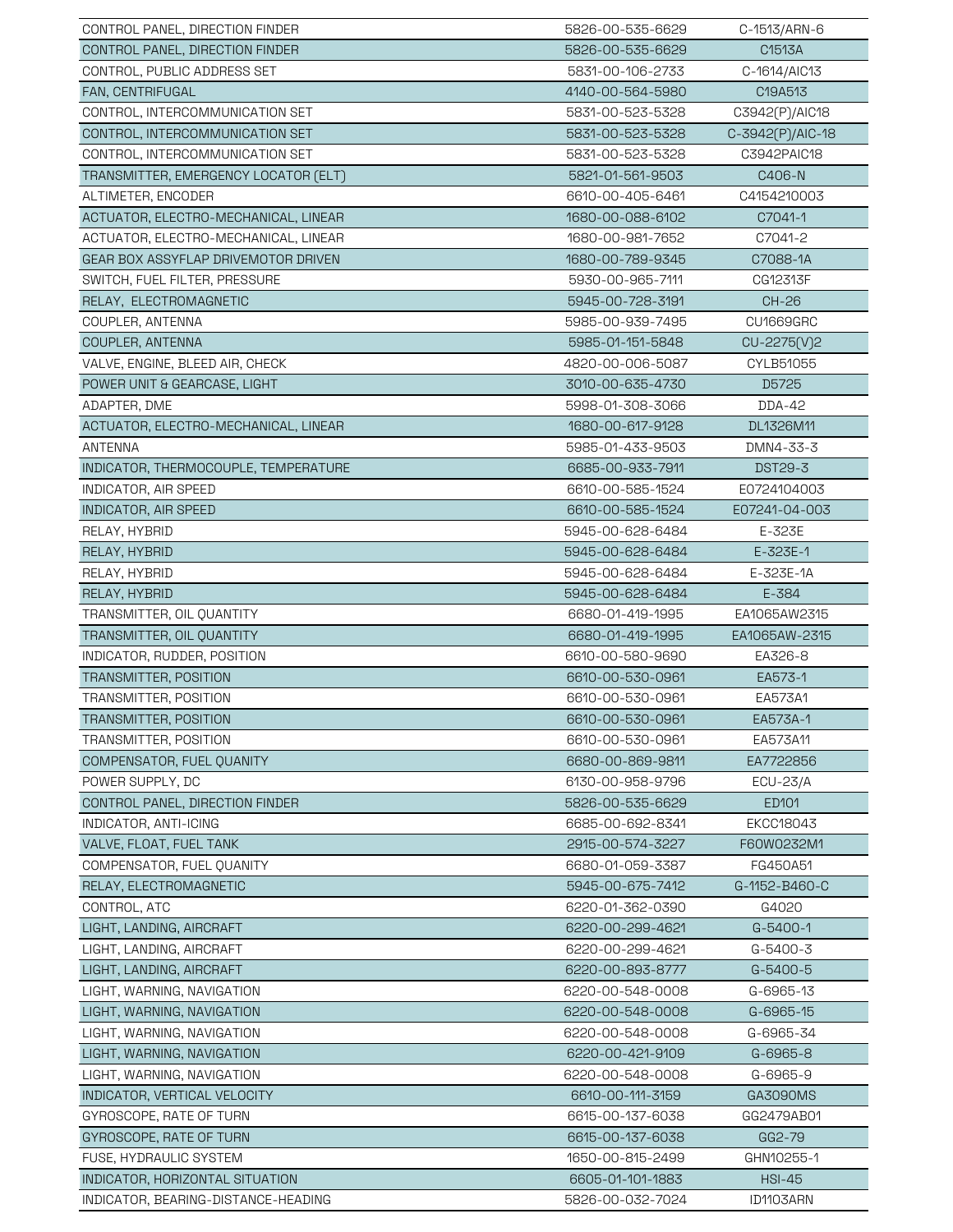| INDICATOR, RADIO MAGNETIC                     | 5826-00-505-3094 | ID-250A/ARN           |
|-----------------------------------------------|------------------|-----------------------|
| INDICATOR, BEARING DISTANCE HEADING           | 5826-00-089-7912 | ID-663C/U             |
| INDICATOR, WEATHER, RADAR                     | 5841-01-193-6436 | IP-1374A/APS-133(V)   |
| INDICATOR, FUEL QUANTITY                      | 6680-01-056-1779 | JG402A52              |
| INDICATOR, FUEL OUANTITY                      | 6680-01-056-1779 | JG402A-52             |
| INDICATOR, FUEL QUANTITY                      | 6680-01-060-5228 | JG402A53              |
| INDICATOR, FUEL QUANTITY                      | 6680-01-060-5228 | JG402A-53             |
| INDICATOR, FUEL QUANTITY                      | 6680-01-058-5859 | JG402A54              |
| INDICATOR, FUEL QUANTITY                      | 6680-01-058-5859 | JG402A-54             |
| INDICATOR, FUEL QUANTITY                      | 6680-01-058-5860 | JG402A55              |
| INDICATOR, FUEL QUANTITY                      | 6680-01-058-5860 | JG402A-55             |
| INDICATOR, FUEL QUANTITY                      | 6680-01-063-0597 | JG412A52              |
| INDICATOR, FUEL QUANTITY                      | 6680-01-063-0597 | JG412A-52             |
| INDICATOR, FUEL QUANTITY                      | 6680-01-058-5861 | JG412A53              |
| INDICATOR, FUEL QUANTITY                      | 6680-01-058-5861 | JG412A-53             |
| INDICATOR, FUEL QUANTITY                      | 6680-01-058-5862 | JG412A54              |
| INDICATOR, FUEL QUANTITY                      | 6680-01-058-5862 | JG412A-54             |
| ACTUATOR, ELECTRO-MECHANICAL, LINEAR          | 1680-01-008-7442 | L <sub>16</sub> -107  |
| ACTUATOR, OIL COOLER DOOR, ELECTRO-MECHANICAL | 1680-00-720-5810 | $L16 - 8 - 1$         |
| ACTUATOR, OIL COOLER DOOR, ELECTRO-MECHANICAL | 1680-00-720-5810 | $L16 - 8 - 3$         |
| ANTENNA, DME/TACAN, BEACON                    | 5985-00-673-5831 | M25707/1-01           |
| ANTENNA, UHF, BLADE                           | 5985-00-217-0457 | M5815/1-01            |
| INDICATOR, PRESSURE                           | 6685-00-514-5061 | $MA-1$                |
| INDICATOR, FUEL FLOW                          | 6620-00-551-2631 | MA-7                  |
| CLOCK, MECHANICAL, PANEL                      | 6645-00-076-3050 | MC7545                |
| MOTOR, HYDRAULIC                              | 1650-00-540-0162 | MF30-3913-25ZE5       |
| MOTOR, HYDRAULIC                              | 1650-00-204-1703 | MF30-3913-30ZE5       |
| MOTOR, HYDRAULIC                              | 1650-00-815-9387 | MF9-3911-30ZS481      |
| POWER CONVERTER, DC/AC                        | 6125-00-020-3217 | MGE23-400             |
| POWER CONVERTER, DC/AC                        | 6125-00-020-3217 | MGE23-400A            |
| ANTENNA, DME/TACAN, BEACON                    | 5985-00-673-5831 | MIL-A-25707/1         |
| ACCELEROMETER, MECHANICAL                     | 6610-00-007-1030 | MIL-A-25719           |
| ANTENNA, UHF, BLADE                           | 5985-00-217-0457 | MIL-A-5815/1          |
| CLOCK, MECHANICAL, PANEL                      | 6645-00-076-3050 | MILC38207             |
| CLOCK, MECHANICAL, PANEL                      | 6645-00-076-3050 | MIL-C-38207           |
| CLOCK, MECHANICAL, PANEL                      | 6645-00-150-6526 | MIL-C-6499            |
| CLOCK, MECHANICAL, PANEL                      | 6645-00-150-6526 | MIL-C-6499A           |
| CLOCK, MECHANICAL, PANEL                      | 6645-00-950-8599 | MIL-C-6499A TYPE A13A |
| CLOCK, MECHANICAL, PANEL                      | 6645-00-950-8599 | MILC6499ATYPEA13A     |
| CLOCK, MECHANICAL, PANEL                      | 6645-00-150-6526 | MIL-C-6499B           |
| CLOCK, MECHANICAL, PANEL                      | 6645-00-150-6526 | MIL-C-6499C           |
| CLOCK, MECHANICAL, PANEL                      | 6645-00-150-6526 | MIL-C-6499D           |
| CLOCK, MECHANICAL, PANEL                      | 6645-00-150-6526 | MIL-C-6499E           |
| ANTENNA, DME/TACAN, BEACON                    | 5985-00-673-5831 | MIL-DTL-25707         |
| ANTENNA, DME/TACAN, BEACON                    | 5985-00-673-5831 | MIL-DTL-25707/1       |
| <b>TRANSMITTER PRESSURE</b>                   | 6620-00-901-7848 | MIL-DTL-38394         |
| INDICATOR, ELECTRICAL TACHOMETER              | 6620-01-322-7678 | MIL-I-25623           |
| INDICATOR, HORIZONTAL SITUATION               | 6605-00-034-2500 | MIL-I-26689           |
| <b>INDICATOR, PRESSURE</b>                    | 6685-00-514-5061 | MIL-I-5099            |
| INDICATOR, MACH AND TRUE AIR SPEED            | 6610-00-006-5783 | MIL-I-5392A           |
| INDICATOR, AIR SPEED                          | 6610-00-585-1524 | MIL-I-6447A TYPE M1A  |
| INDICATOR, ANTI-ICING                         | 6685-00-530-3614 | MILI9343              |
| INDICATOR, ANTI-ICING                         | 6685-00-530-3614 | MIL-I-9343            |
| LIGHT, SIGNAL                                 | 5850-00-729-1595 | MIL-L-6723            |
| <b>TRANSMITTER, PRESSURE</b>                  | 6685-00-526-7864 | MIL-T-25307           |
| TRANSMITTER, PRESSURE                         | 6685-00-526-7864 | MIL-T-25307D          |
| TRANSMITTER PRESSURE                          | 6620-00-901-7848 | MIL-T-38394           |
|                                               |                  |                       |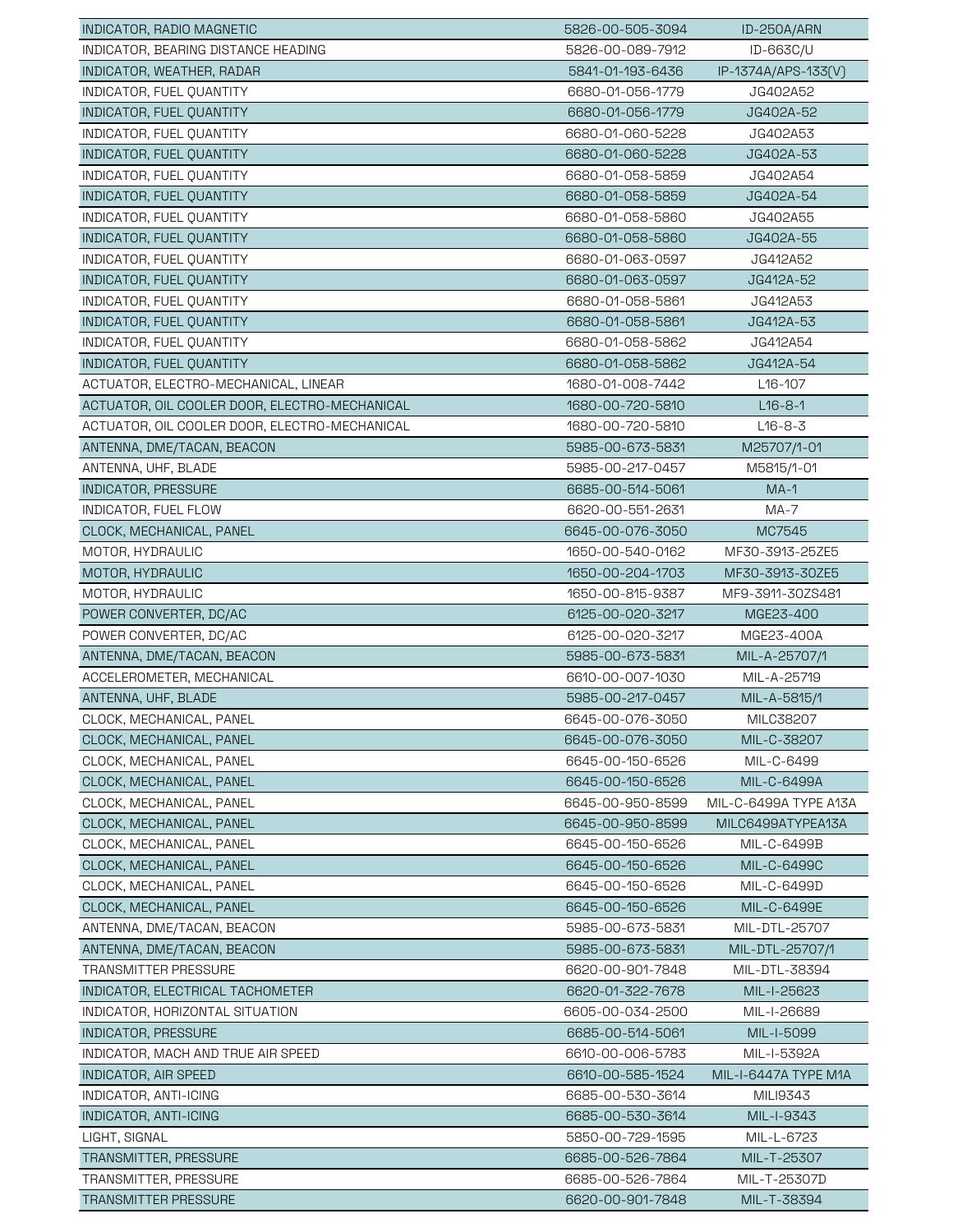| TRANSMITTER, PRESSURE                  | 6620-00-553-8988 | MIL-T-5882D         |
|----------------------------------------|------------------|---------------------|
| INDICATOR, ANTI-ICING                  | 6685-00-530-3614 | MJ1                 |
| INDICATOR, ANTI-ICING                  | 6685-00-530-3614 | MJ-1                |
| ANTENNA, LOOP                          | 5985-00-149-1451 | MN95A               |
| PUMP, AUXILIAR                         | 4320-00-174-5811 | MPEV3-032-2         |
| PUMP, AUXILIAR                         | 4320-00-174-5811 | MPEV3-032-2A        |
| POWER CONVERTER, DC/AC                 | 6125-00-020-3217 | MS17404-2           |
| GENERATOR, TACHOMETER                  | 6680-00-553-8892 | MS25038-4           |
| TRANSMITTER, PRESSURE                  | 6620-00-553-8988 | MS28005-1           |
| TRANSMITTER, PRESSURE                  | 6685-00-526-7864 | MS28005-5           |
| TRANSMITTER, PRESSURE                  | 6685-00-526-7864 | MS28005-8           |
| <b>INDICATOR, PRESSURE</b>             | 6620-00-514-5334 | MS28010-1           |
| INDICATOR, RADIO MAGNETIC              | 5826-00-505-3094 | MS28027-1           |
| TRANSMITTER, ANGLE OF ATTACK           | 6610-00-719-6882 | MS28066-30          |
| INDICATOR, VERTICAL VELOCITY           | 6610-00-473-5046 | MS28075-1           |
| INDICATOR, VERTICAL VELOCITY           | 6610-00-473-5046 | MS28075-1B          |
| LIGHT, SIGNAL                          | 5850-00-729-1595 | MS28925-9           |
| ANTENNA, LOOP                          | 5985-00-149-1451 | N212254-1           |
| ANTENNA, LOOP                          | 5985-00-149-1451 | N212254-2           |
| <b>DECODER</b>                         | 5841-00-464-0335 | NA126D2             |
| VALVE, FLUID, REGULATING               | 4820-00-810-2061 | NA5-8218-3          |
| DIRECTION FINDER SET                   | 5826-01-008-4097 | 0A-8697/ARD         |
| SWITCH, PRESSURE                       | 5930-00-615-7340 | P16M-3              |
| SWITCH, PRESSURE                       | 5930-00-615-7340 | P46D-18             |
| POWER SUPPLY, RADAR                    | 6130-01-056-8665 | PP1073C/APN59       |
| POWER SUPPLY, RADAR                    | 6130-01-056-8665 | PP-1073C/APN-59     |
| POWER SUPPLY, RADAR                    | 6130-01-056-8665 | PP1073CAPN59        |
| <b>INDICATOR, RADAR, LIGHT</b>         | 6210-01-408-7389 | PPI-1T              |
| VALVE, OIL COOLER, AUGMENTATION        | 4810-01-237-5974 | PYLB51239           |
| VALVE, OIL COOLER, AUGMENTATION        | 4810-01-619-3259 | PYLB51239-1         |
| VALVE, OIL COOLER, AUGMENTATION        | 4810-01-237-5974 | PYLB51239-2         |
| TRANSCEIVER, RADIO COMPASS             | 5826-00-543-0829 | R-101/ARN-6         |
| TRANSCEIVER, RADIO COMPASS             | 5826-00-241-1011 | R101AARN6           |
| TRANSCEIVER, RADIO COMPASS             | 5826-00-543-0829 | R101ARN6            |
| ACTUATOR, APU DOOR, ELECTRO-MECHANICAL | 1680-00-474-3300 | R5170M34-3          |
| ACTUATOR, APU DOOR, ELECTRO-MECHANICAL | 1680-00-426-5616 | R5170M34-4          |
| SWITCH, PRESSURE                       | 5930-00-615-7340 | R6607-2-14          |
| INDICATOR, VERTICAL VELOCITY           | 6610-00-111-3159 | RC60MS              |
| INDICATOR, VERTICAL VELOCITY           | 6610-00-111-3159 | RC-60MS             |
| INDICATOR, ELECTRICAL TACHOMETER       | 6620-01-322-7678 | RCA41A-07           |
| INDICATOR, VERTICAL VELOCITY           | 6610-00-473-5046 | <b>RCS60-1L</b>     |
| TRANSMITTER, ANGLE OF ATTACK           | 6610-00-719-6882 | RL50PE              |
| TRANSCEIVER, WEATHER, RADAR            | 5841-01-194-2452 | RT-1338A/APS-133(V) |
| TRANSCEIVER, RADAR                     | 5841-01-282-7093 | RT289G/APN59        |
| TRANSCEIVER, RADAR                     | 5841-01-282-7093 | RT-289G/APN-59      |
| TRANSCEIVER, VHF, RADIO                | 5821-01-038-7301 | RT-5048/ARC-511(V)  |
| TRANSCEIVER, RADIO VHF                 | 5820-01-517-3020 | RT-5048D/ARC-511(V) |
| TRANSCEIVER, RADIO                     | 5821-00-893-2906 | RT-648/ARC-94       |
| TRANSCEIVER, RADAR                     | 5841-00-089-7179 | RT859A/APX-72       |
| TRANSCEIVER, WEATHER, RADAR            | 5841-01-314-9947 | $RTA-1FB(M)$        |
| ACTUATOR, ELECTRO-MECHANICAL, LINEAR   | 1680-01-221-8261 | RYLC51047           |
| ACTUATOR, ELECTRO-MECHANICAL, LINEAR   | 1680-01-221-8261 | RYLC51047-1         |
| LIGHT, EMERGENCY EXIT                  | 6220-00-370-5447 | S2204-105           |
| <b>SELCAL, DECODER</b>                 |                  | SC2253A             |
| TRANSMITTER, PRESSURE                  | 6685-00-526-7864 | SCD10175            |
| INDICATOR, MACH AND TRUE AIR SPEED     | 6610-01-109-5105 | SK40LC1             |
| TRANSMITTER, ANGLE OF ATTACK           | 6610-00-719-6882 | SLZ2501             |